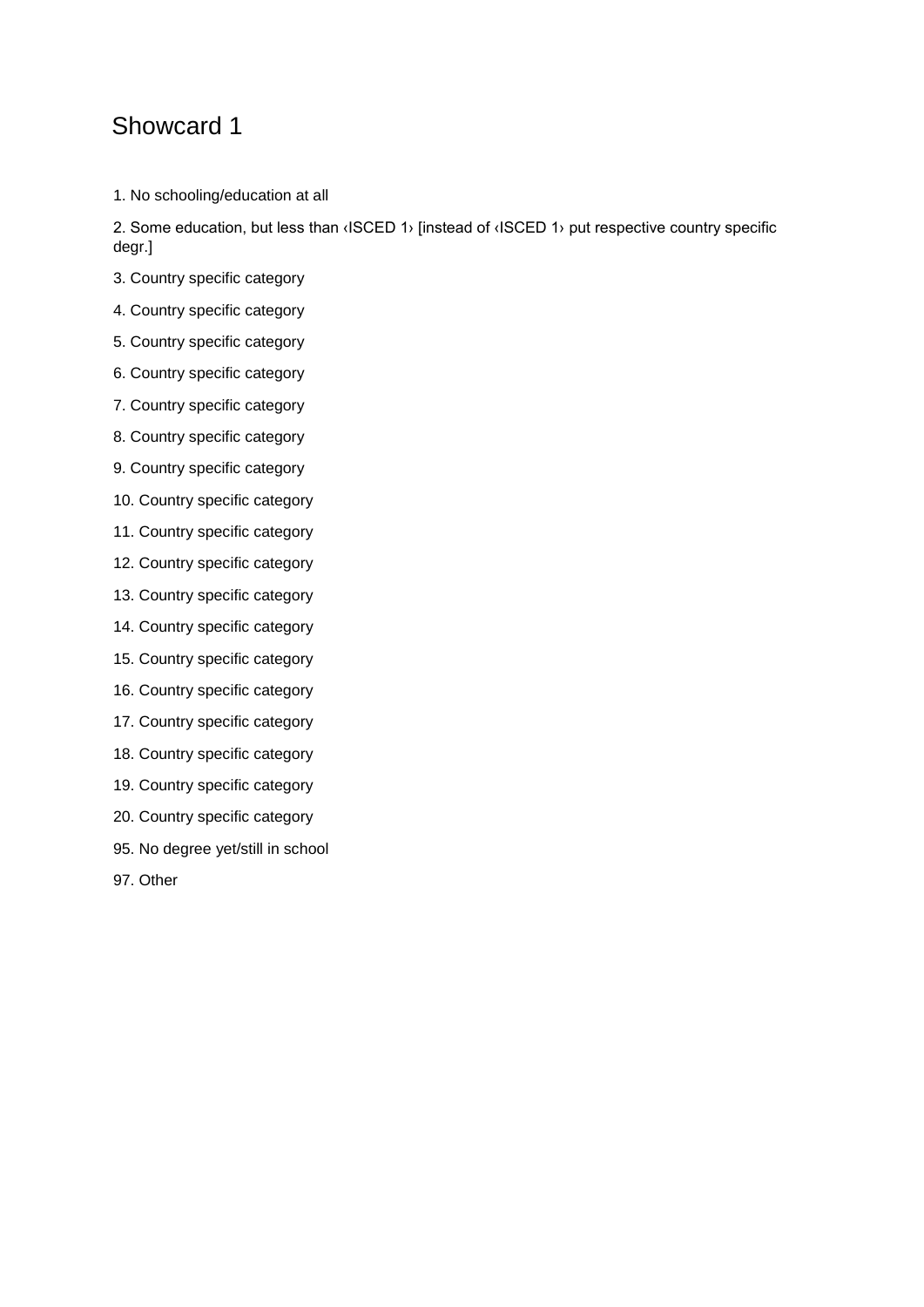1. No higher education/vocational training

2. Some education, but less than ‹ISCED 1› [instead of ‹ISCED 1› put respective country specific degr.]

- 3. Country specific category
- 4. Country specific category
- 5. Country specific category
- 6. Country specific category
- 7. Country specific category
- 8. Country specific category
- 9. Country specific category
- 10. Country specific category
- 11. Country specific category
- 12. Country specific category
- 13. Country specific category
- 14. Country specific category
- 15. Country specific category
- 16. Country specific category
- 17. Country specific category
- 18. Country specific category
- 19. Country specific category
- 20. Country specific category
- 95. Still in education/vocational training
- 97. Other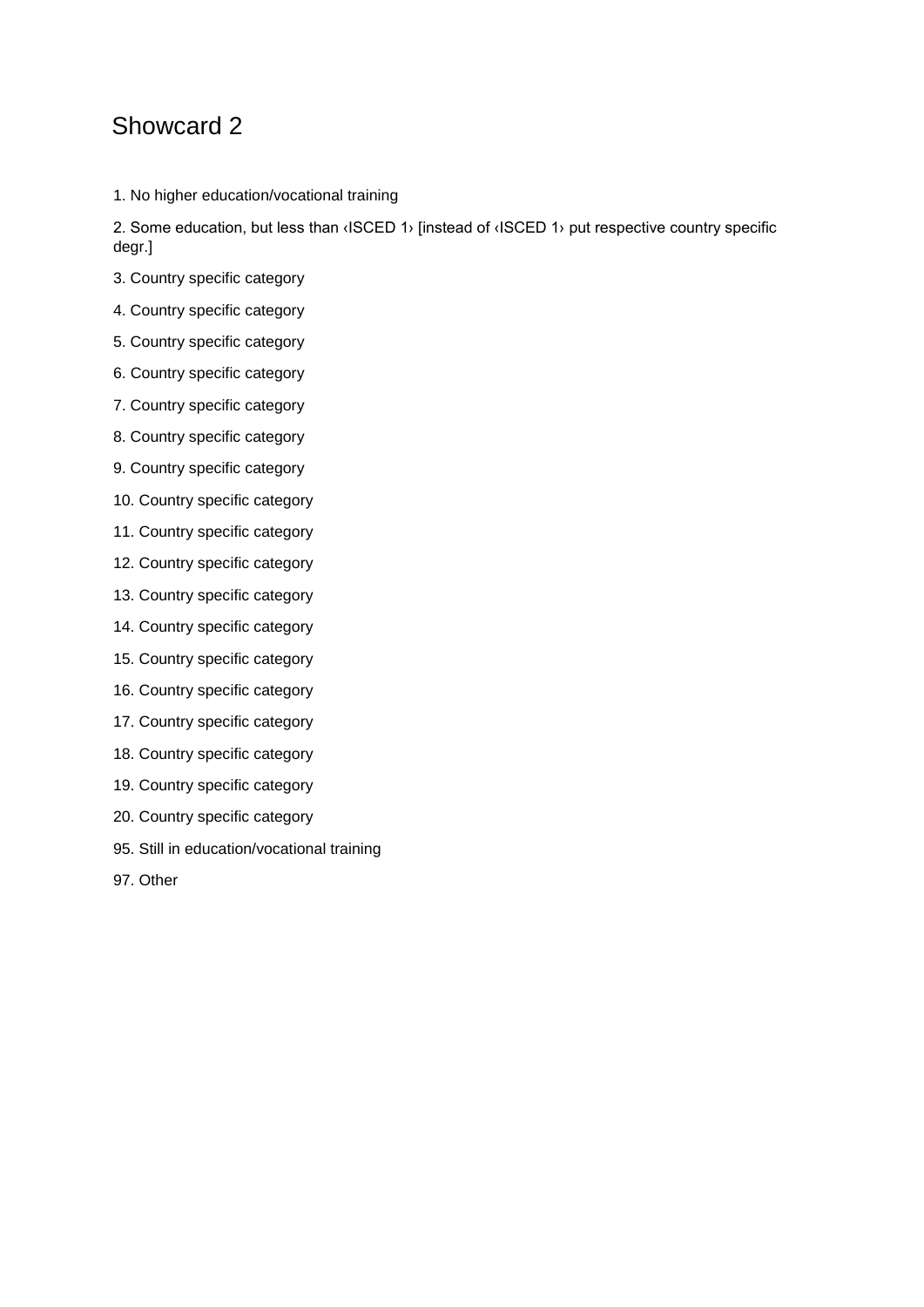- 1. Married and living together with spouse
- 2. Registered partnership
- 3. Married, living separated from spouse
- 4. Never married
- 5. Divorced
- 6. Widowed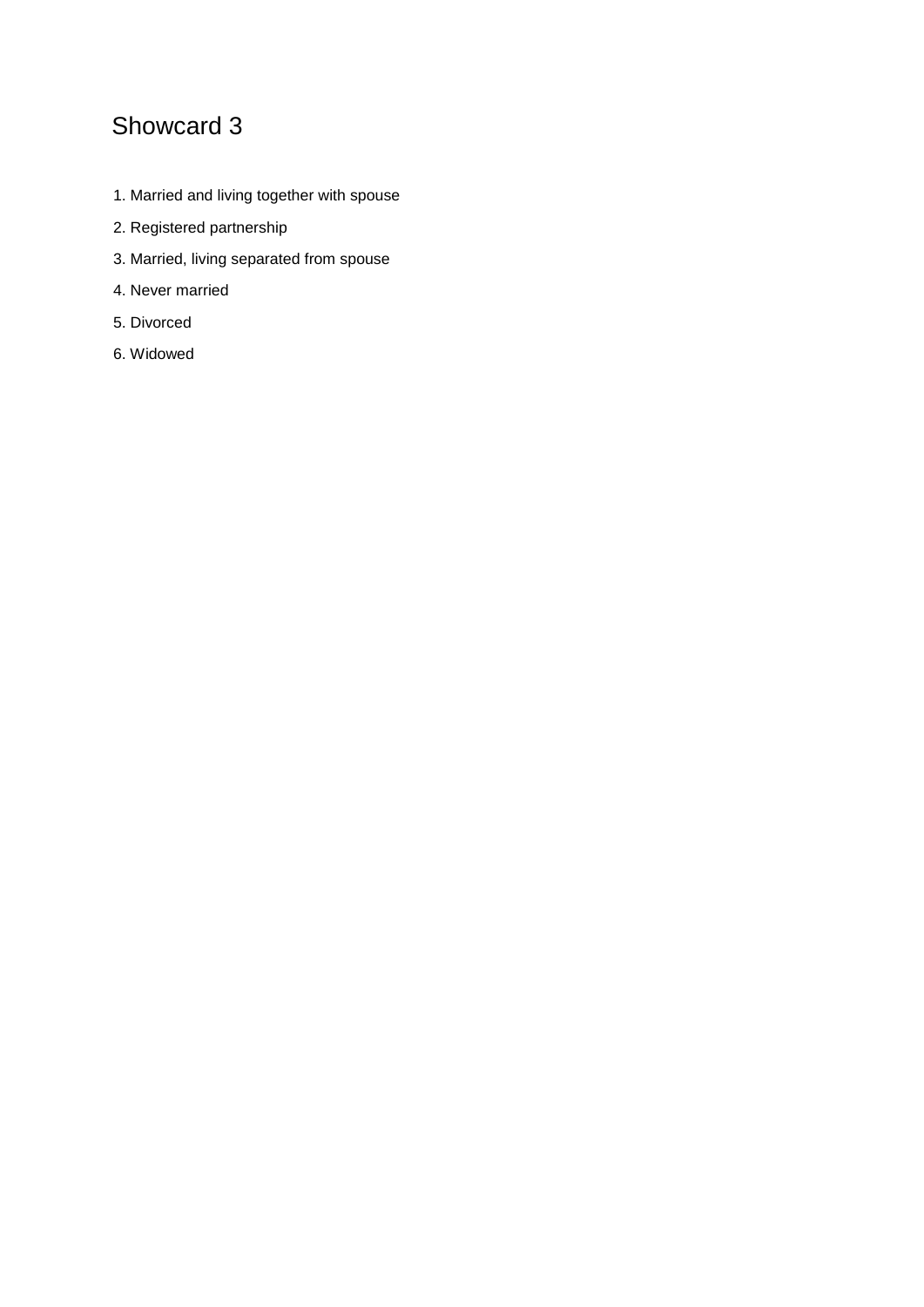- 1. In the same household
- 2. In the same building
- 3. Less than 1 kilometre away
- 4. Between 1 and 5 kilometres away
- 5. Between 5 and 25 kilometres away
- 6. Between 25 and 100 kilometres away
- 7. Between 100 and 500 kilometres away
- 8. More than 500 kilometres away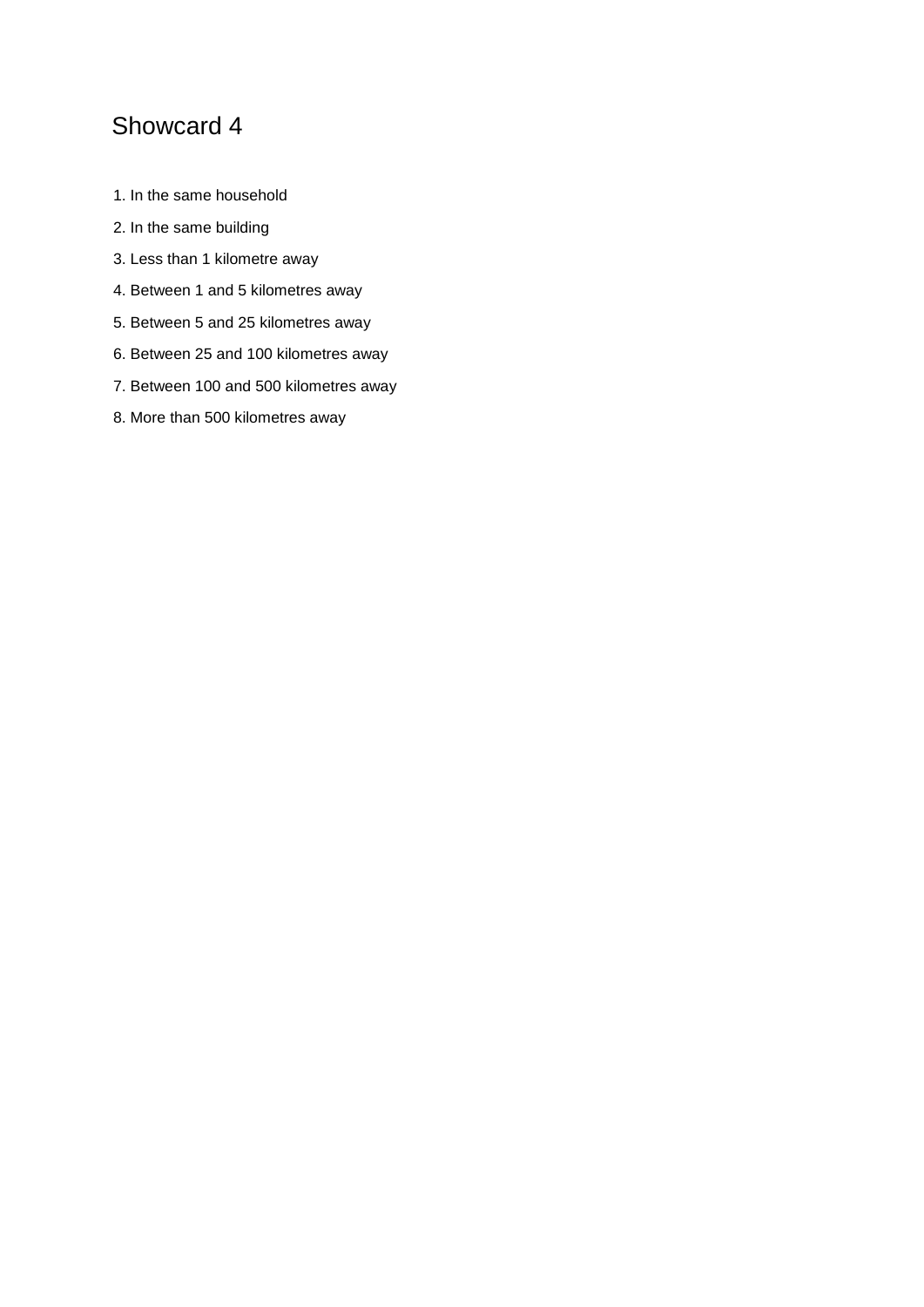- 1. Retired
- 2. Employed or self-employed (including working for family business)
- 3. Unemployed
- 4. Permanently sick or disabled
- 5. Homemaker
- 97. Other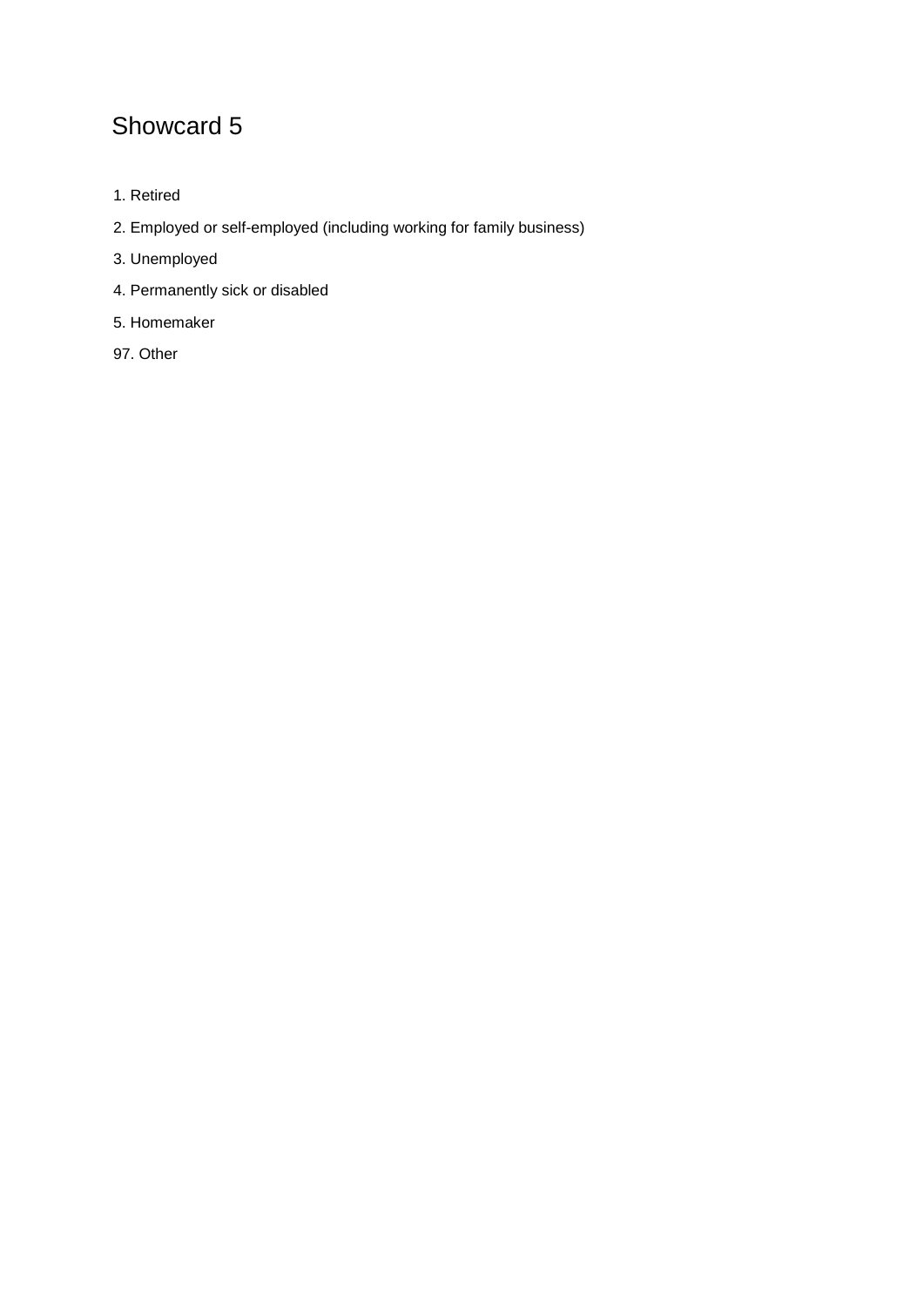- 1. Full-time employed
- 2. Part-time employed
- 3. Self-employed or working for own family business
- 4. Unemployed
- 5. In vocational training/retraining/education
- 6. Parental leave
- 7. In retirement or early retirement
- 8. Permanently sick or disabled
- 9. Looking after home or family
- 97. Other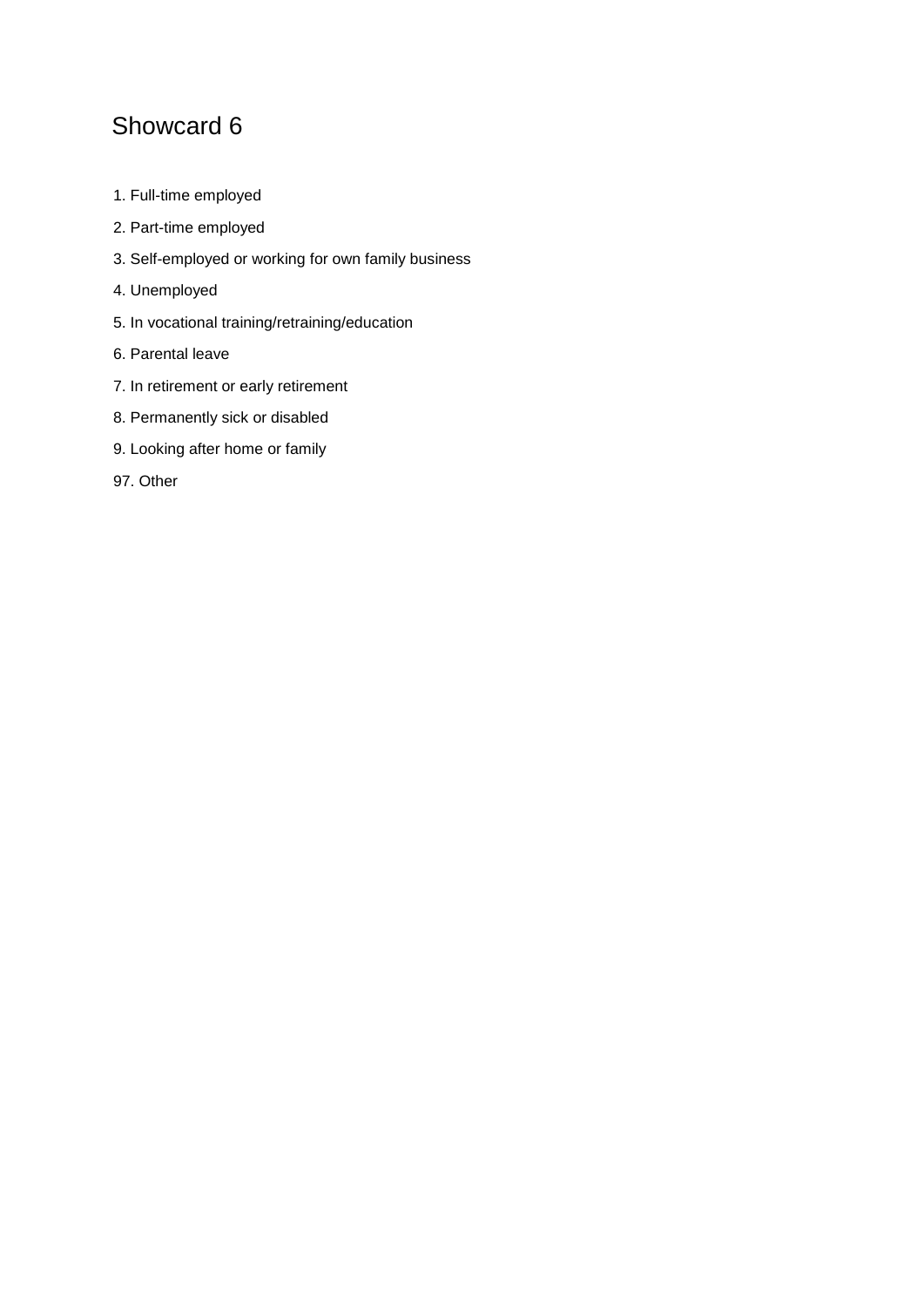1. A heart attack including myocardial infarction or coronary thrombosis or any other heart problem including congestive heart failure

- 2. High blood pressure or hypertension
- 3. High blood cholesterol
- 4. A stroke or cerebral vascular disease
- 5. Diabetes or high blood sugar
- 6. Chronic lung disease such as chronic bronchitis or emphysema
- 10. Cancer or malignant tumour, including leukaemia or lymphoma, but excluding minor skin cancers
- 11. Stomach or duodenal ulcer, peptic ulcer
- 12. Parkinson's disease
- 13. Cataracts
- 14. Hip fracture
- 15. Other fractures

16. Alzheimer's disease, dementia, organic brain syndrome, senility or any other serious memory impairment

- 18. Other affective or emotional disorders, including anxiety, nervous or psychiatric problems
- 19. Rheumatoid Arthritis
- 20. Osteoarthritis, or other rheumatism
- 21. Chronic kidney disease
- 96. None
- 97. Other conditions, not yet mentioned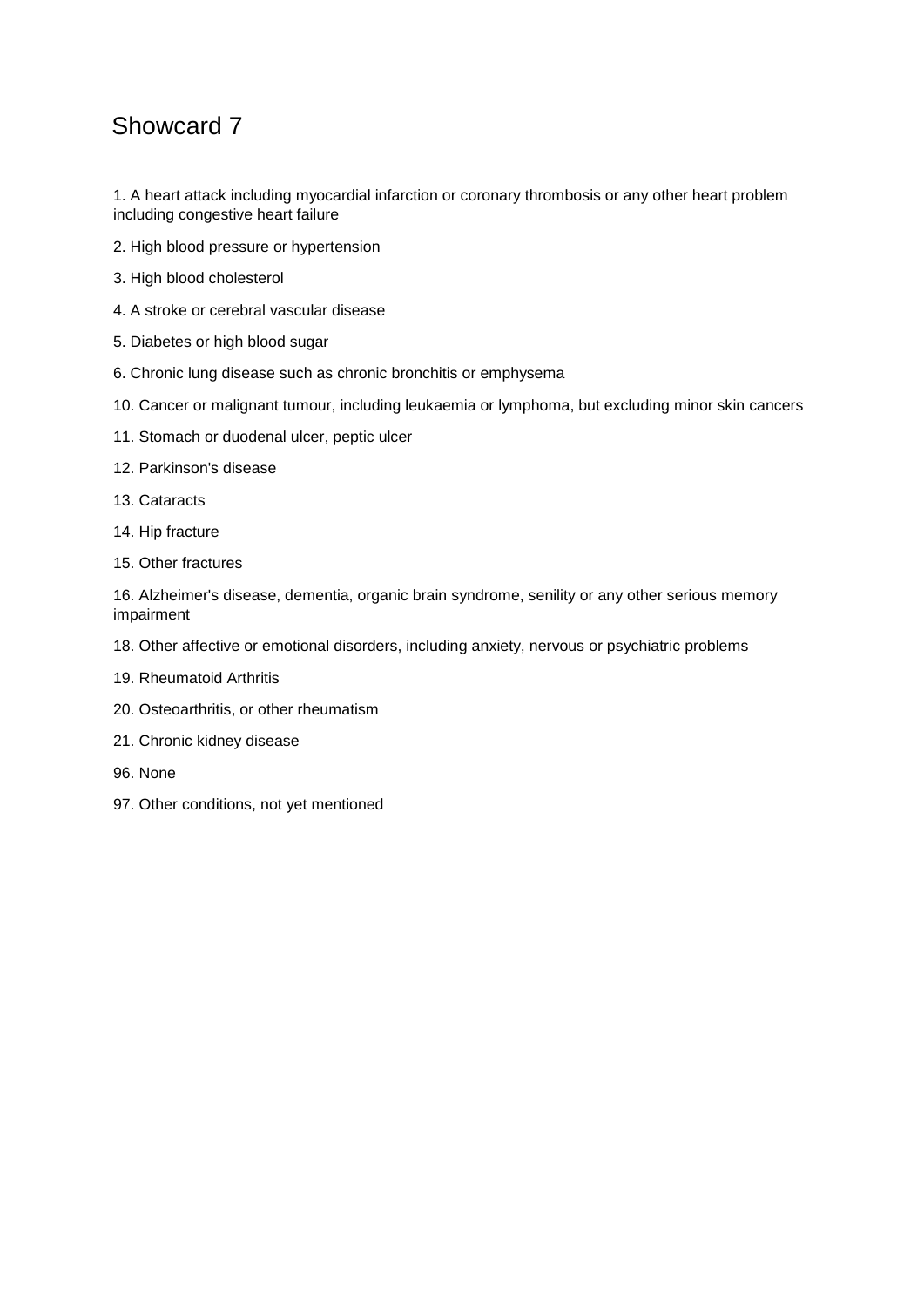- 1. Falling down
- 2. Fear of falling down
- 3. Dizziness, faints or blackouts
- 4. Fatigue
- 96. None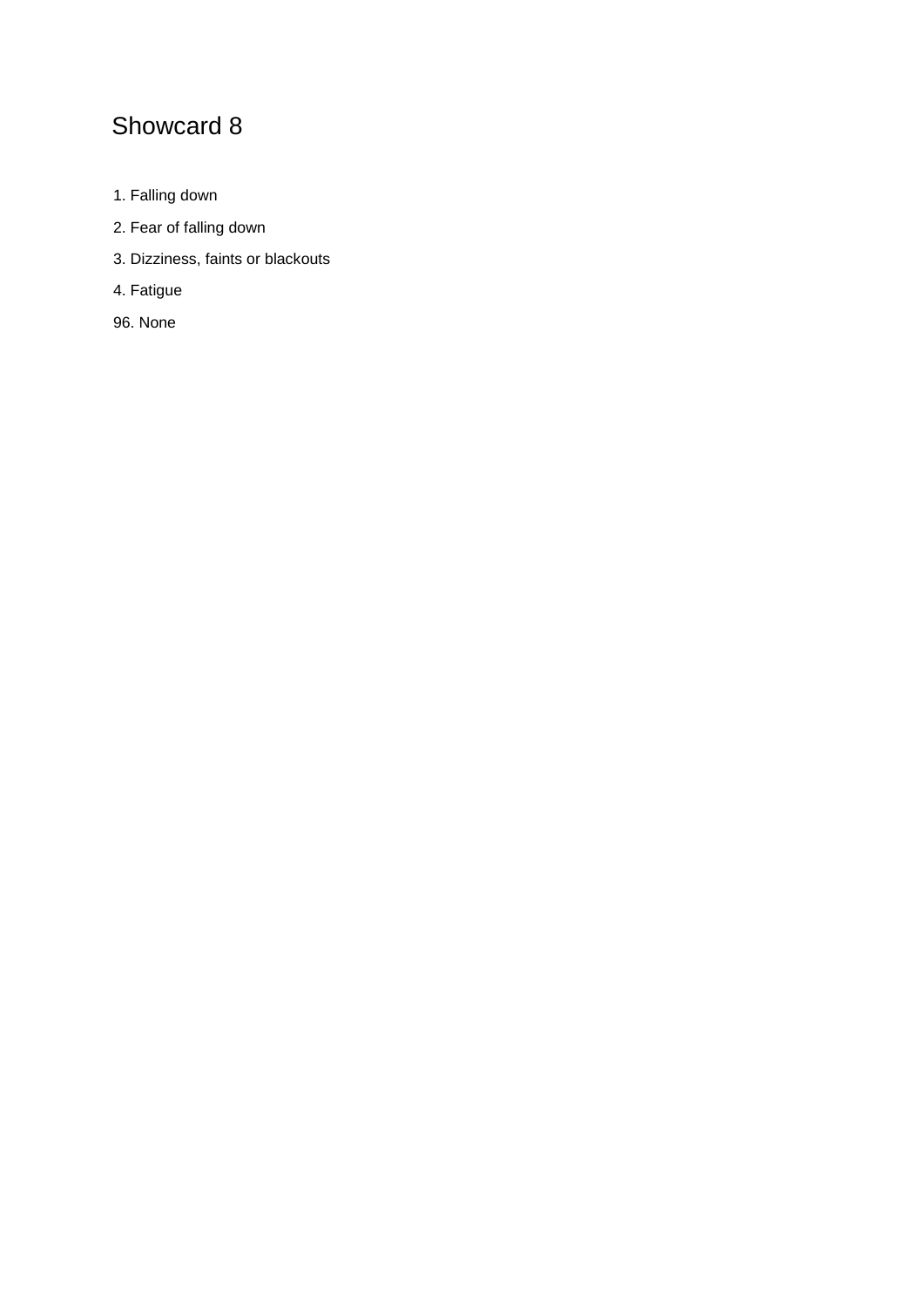- 1. Back
- 2. Hips
- 3. Knees
- 4. Other joints
- 5. Mouth/Teeth
- 6. Other parts of the body, but not joints
- 7. All over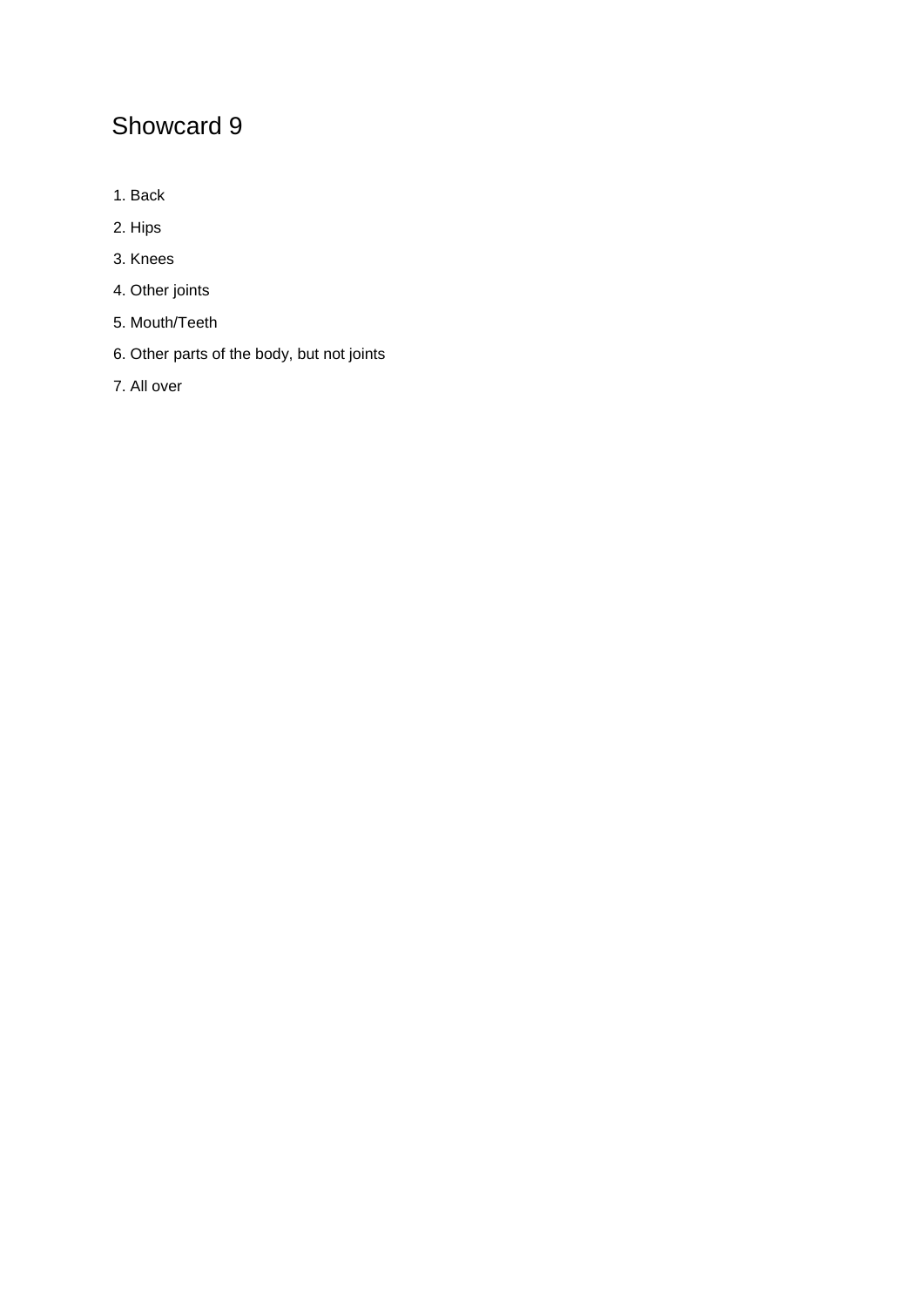- 1. Drugs for high blood cholesterol
- 2. Drugs for high blood pressure
- 3. Drugs for coronary or cerebrovascular diseases
- 4. Drugs for other heart diseases
- 6. Drugs for diabetes
- 7. Drugs for joint pain or for joint inflammation
- 8. Drugs for other pain (e.g. headache, back pain, etc.)
- 9. Drugs for sleep problems
- 10. Drugs for anxiety or depression
- 11. Drugs for osteoporosis
- 13. Drugs for stomach burns
- 14. Drugs for chronic bronchitis
- 15. Drugs for suppressing inflammation (only glucocorticoids or steroids)
- 96. None
- 97. Other drugs, not yet mentioned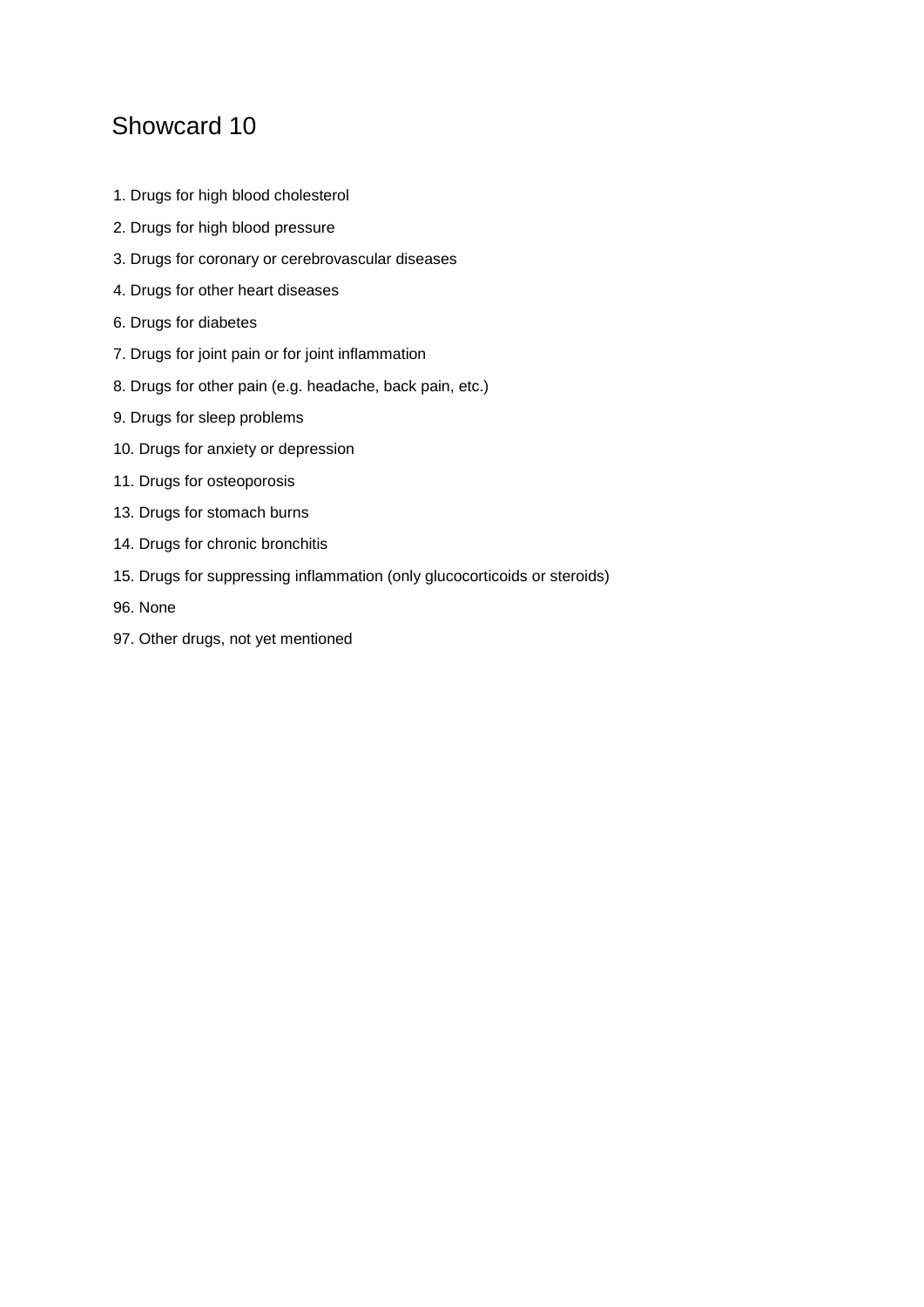- 1. Walking 100 metres
- 2. Sitting for about two hours
- 3. Getting up from a chair after sitting for long periods
- 4. Climbing several flights of stairs without resting
- 5. Climbing one flight of stairs without resting
- 6. Stooping, kneeling, or crouching
- 7. Reaching or extending your arms above shoulder level
- 8. Pulling or pushing large objects like a living room chair
- 9. Lifting or carrying weights over 10 pounds/5 kilos, like a heavy bag of groceries
- 10. Picking up a small coin from a table
- 96. None of these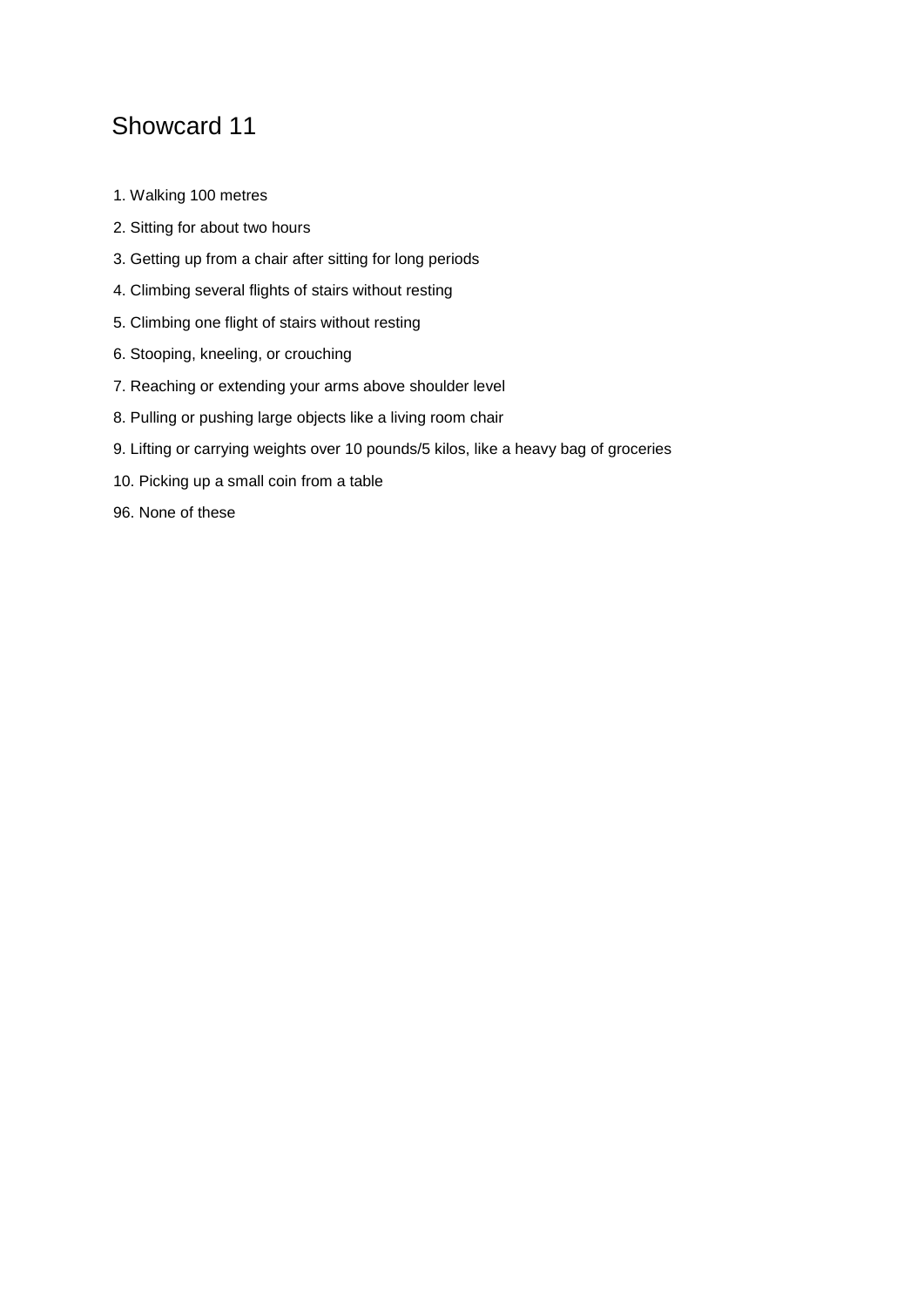- 1. Dressing, including putting on shoes and socks
- 2. Walking across a room
- 3. Bathing or showering
- 4. Eating, such as cutting up your food
- 5. Getting in or out of bed
- 6. Using the toilet, including getting up or down
- 7. Using a map to figure out how to get around in a strange place
- 8. Preparing a hot meal
- 9. Shopping for groceries
- 10. Making telephone calls
- 11. Taking medications
- 12. Doing work around the house or garden
- 13. Managing money, such as paying bills and keeping track of expenses
- 14. Leaving the house independently and accessing transportation services
- 15. Doing personal laundry
- 96. None of these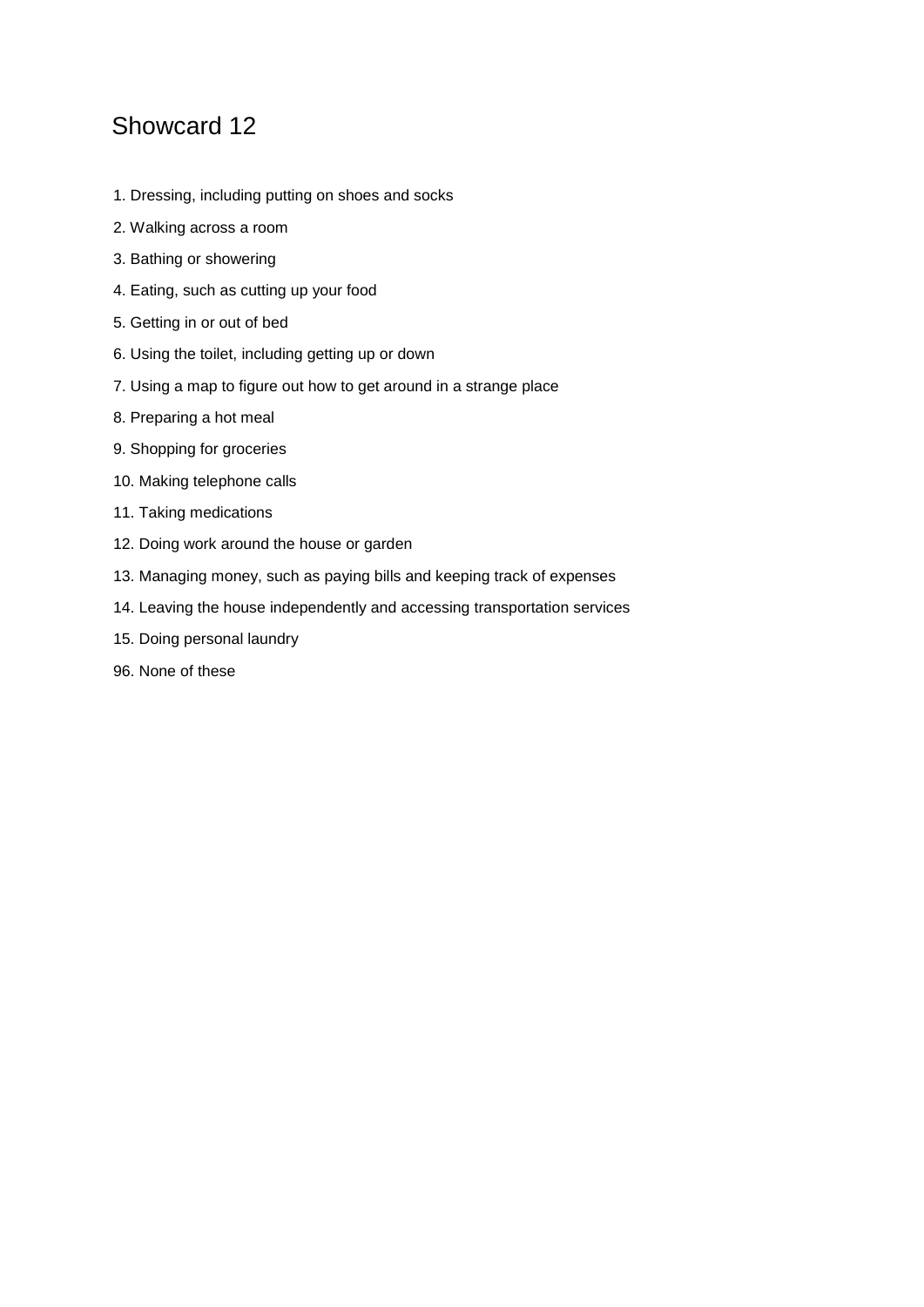- 1. A cane or walking stick
- 2. A zimmer frame or walker
- 3. A manual wheelchair
- 4. An electric wheelchair
- 5. A buggy or scooter
- 6. Special eating utensils
- 7. A personal alarm
- 8. Bars, grabs, rails (to facilitate movements and to keep ones balance)
- 9. Raised toilet seat with/without arms
- 10. Incontinence pads
- 96. None of these
- 97. other items (specify)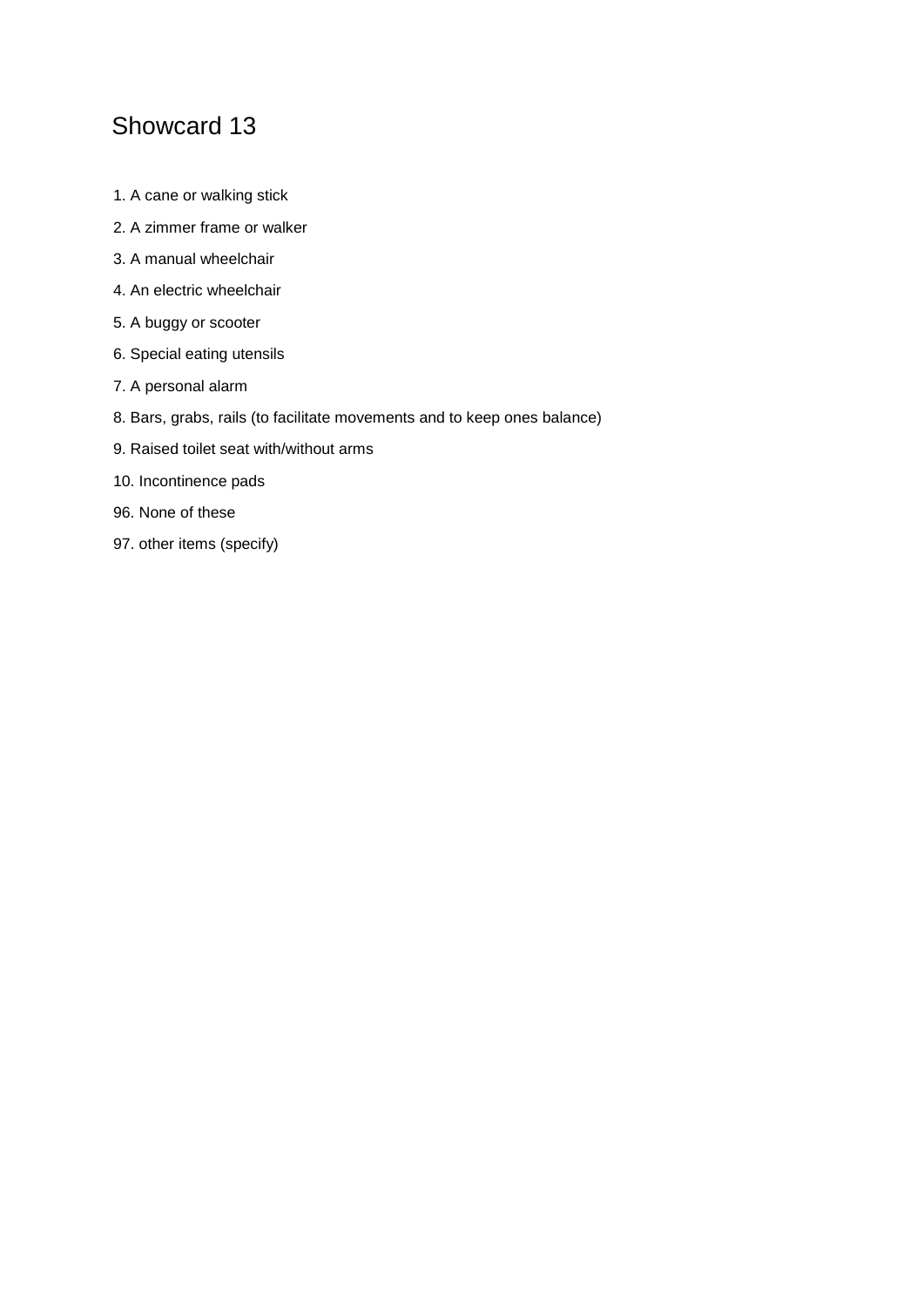| <b>Drinks</b>                                      | <b>Examples</b> | N° of units             |
|----------------------------------------------------|-----------------|-------------------------|
| Beer 33 cl<br>4-6%<br>alcohol                      | 33cl<br>33cl    | [ ] units               |
| Wine 12 cl<br>10-13%<br>alcohol                    | 12c             | ] units<br>r.           |
| <b>Fortified wine</b><br>8 cl<br>14-22%<br>alcohol | 8cl             | 1 units<br>$\mathbf{L}$ |
| Spirits 4 cl<br>23% alcohol<br>and above           | 4cl             | ] units                 |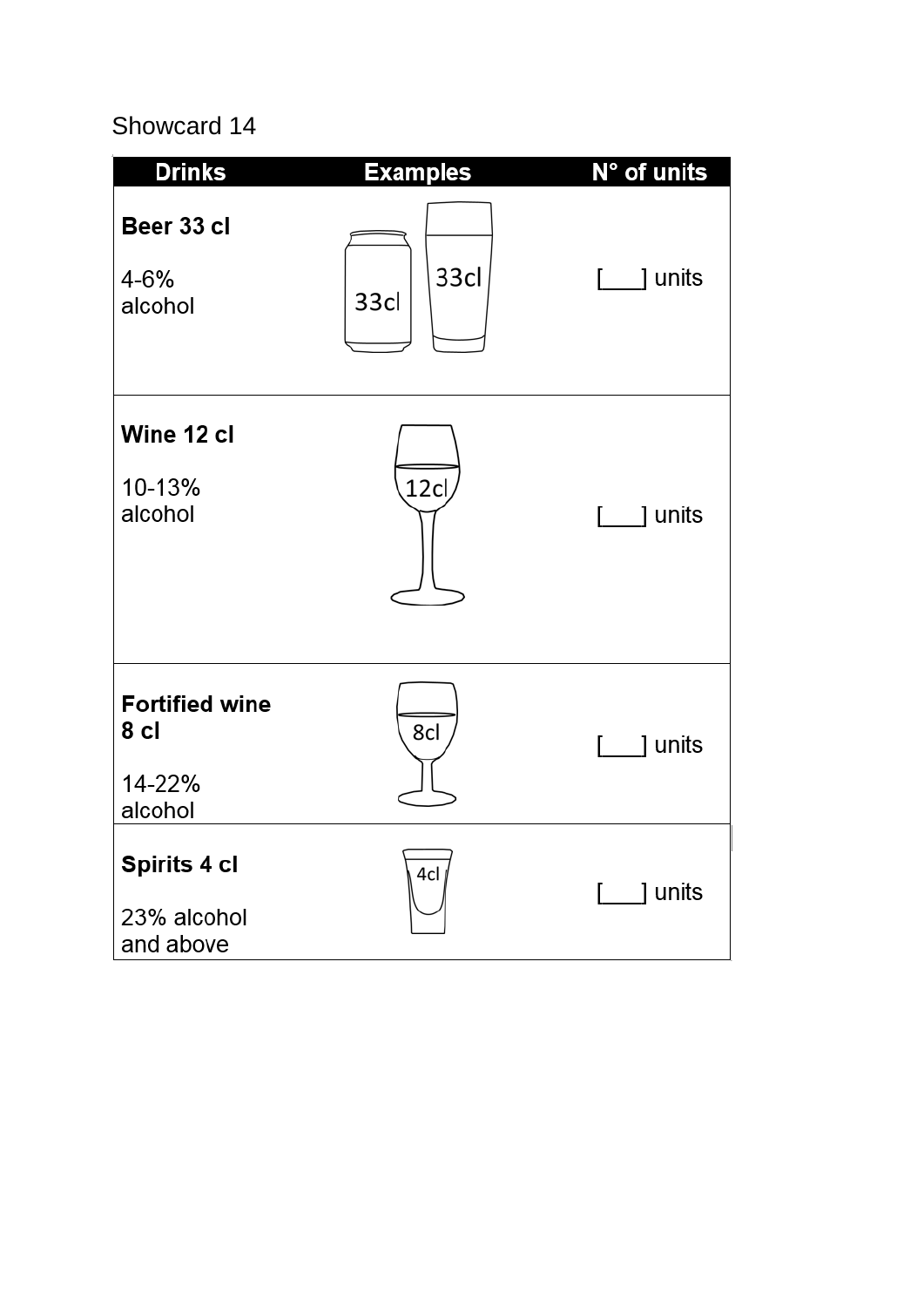- 1. Daily or almost daily
- 2. Five or six days a week
- 3. Three or four days a week
- 4. Once or twice a week
- 5. Once or twice a month
- 6. Less than once a month
- 7. Not at all in the last 3 months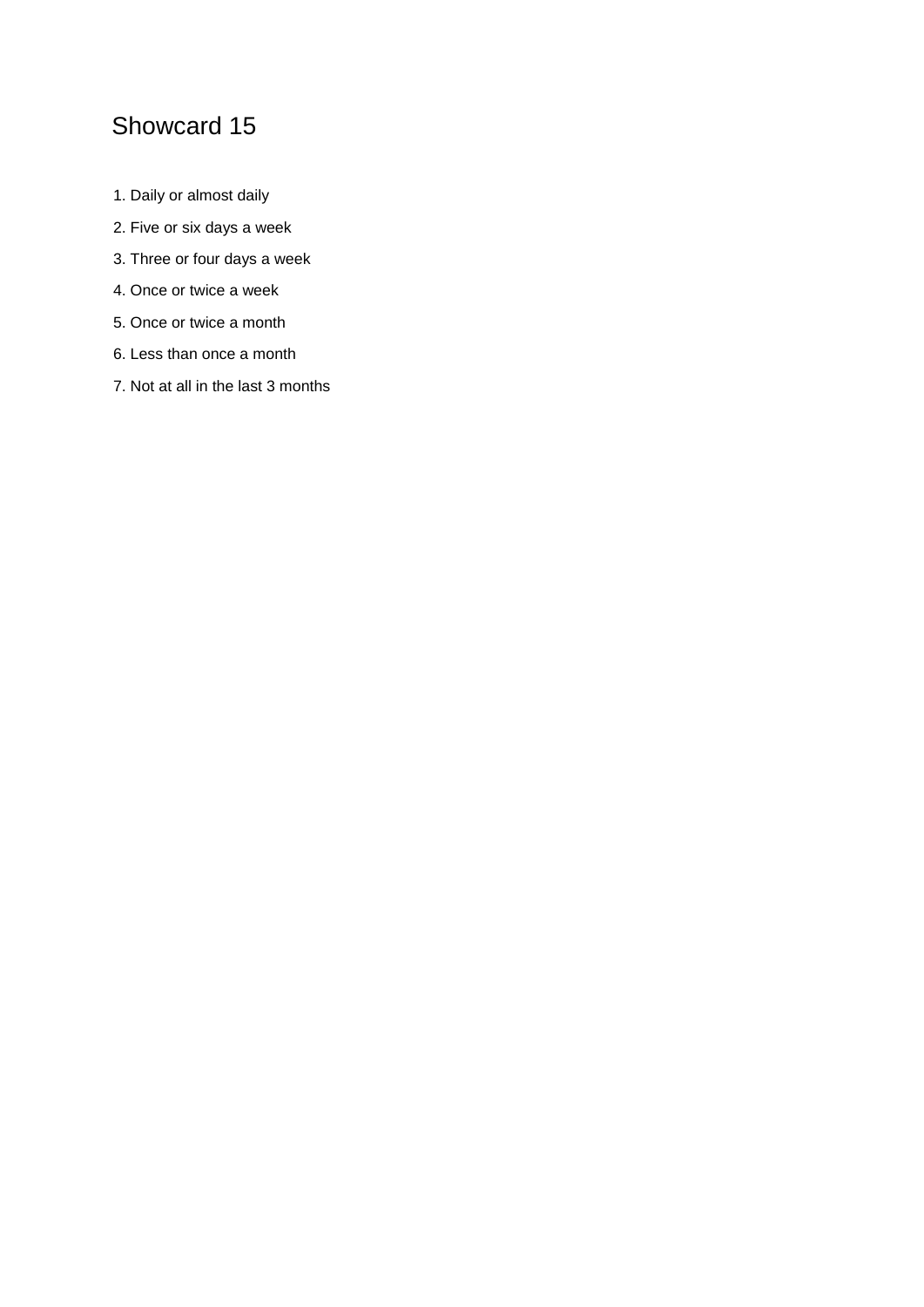- 1. Every day
- 2. 3-6 times a week
- 3. Twice a week
- 4. Once a week
- 5. Less than once a week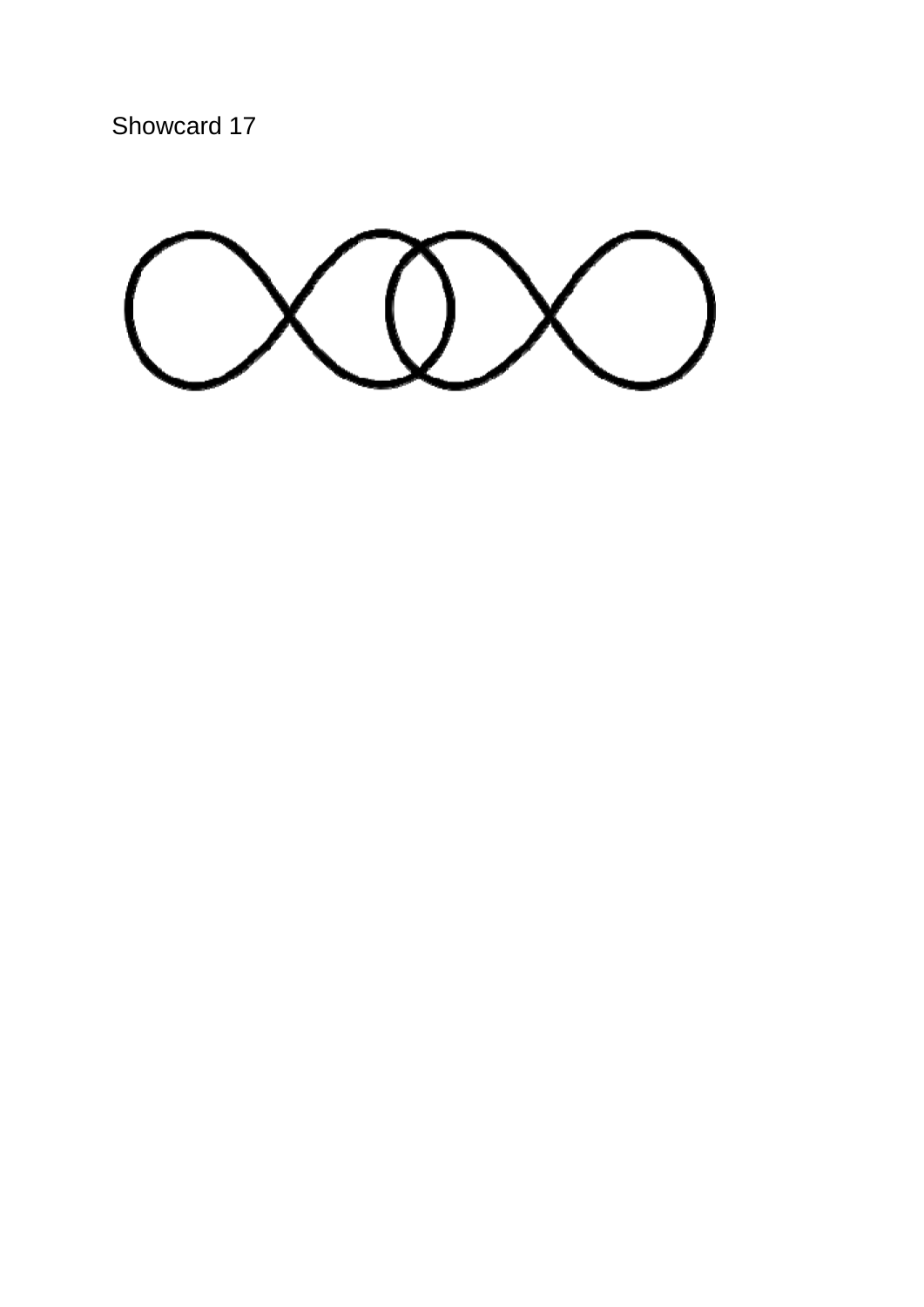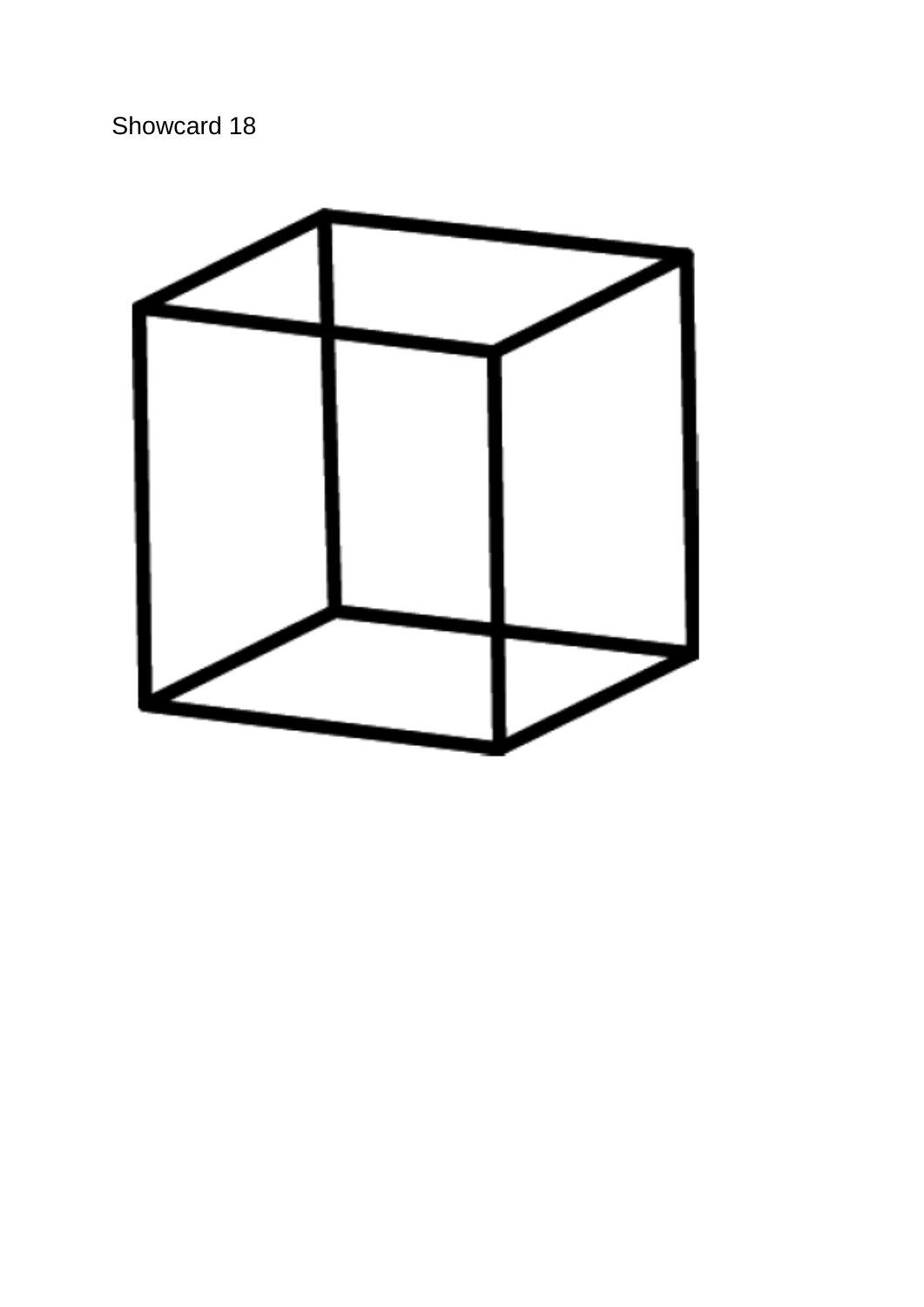- 1. Care from a general practitioner
- 2. Care from a specialist physician
- 3. Drugs
- 4. Dental care
- 5. Optical care
- 6. Home care
- 7. Paid home help
- 96. None of these
- 97. Any other care not mentioned on this list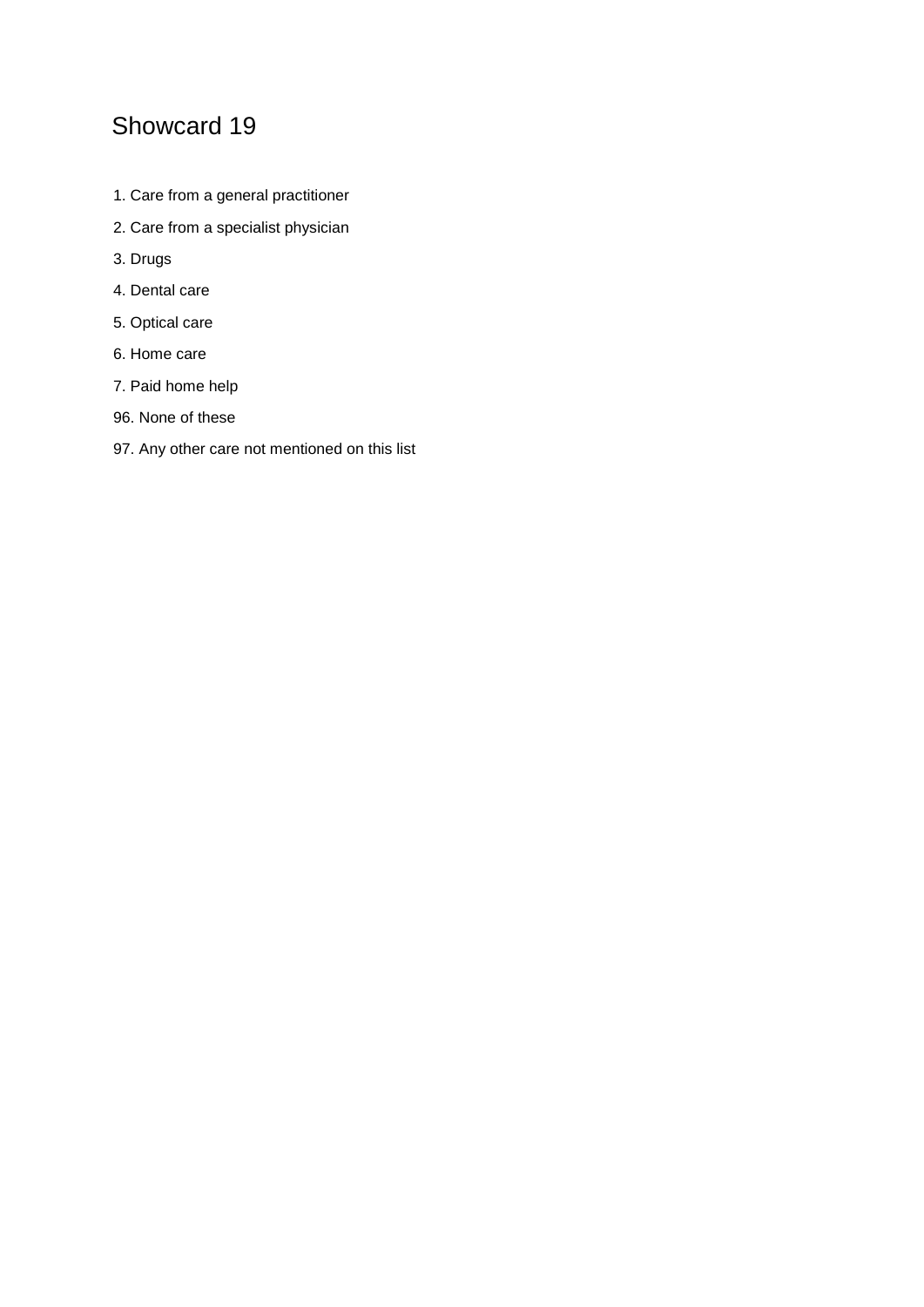- 1. Help with **personal care**, (e.g. getting in and out of bed, dressing, bathing and showering)
- 2. Help with **domestic tasks** (e.g. cleaning, ironing, cooking)
- 3. **Meals-on-wheels** (i.e. ready made meals provided by a municipality or a private provider)
- 4. Help with other activities (e.g. filling a drug dispenser)

96. None of the above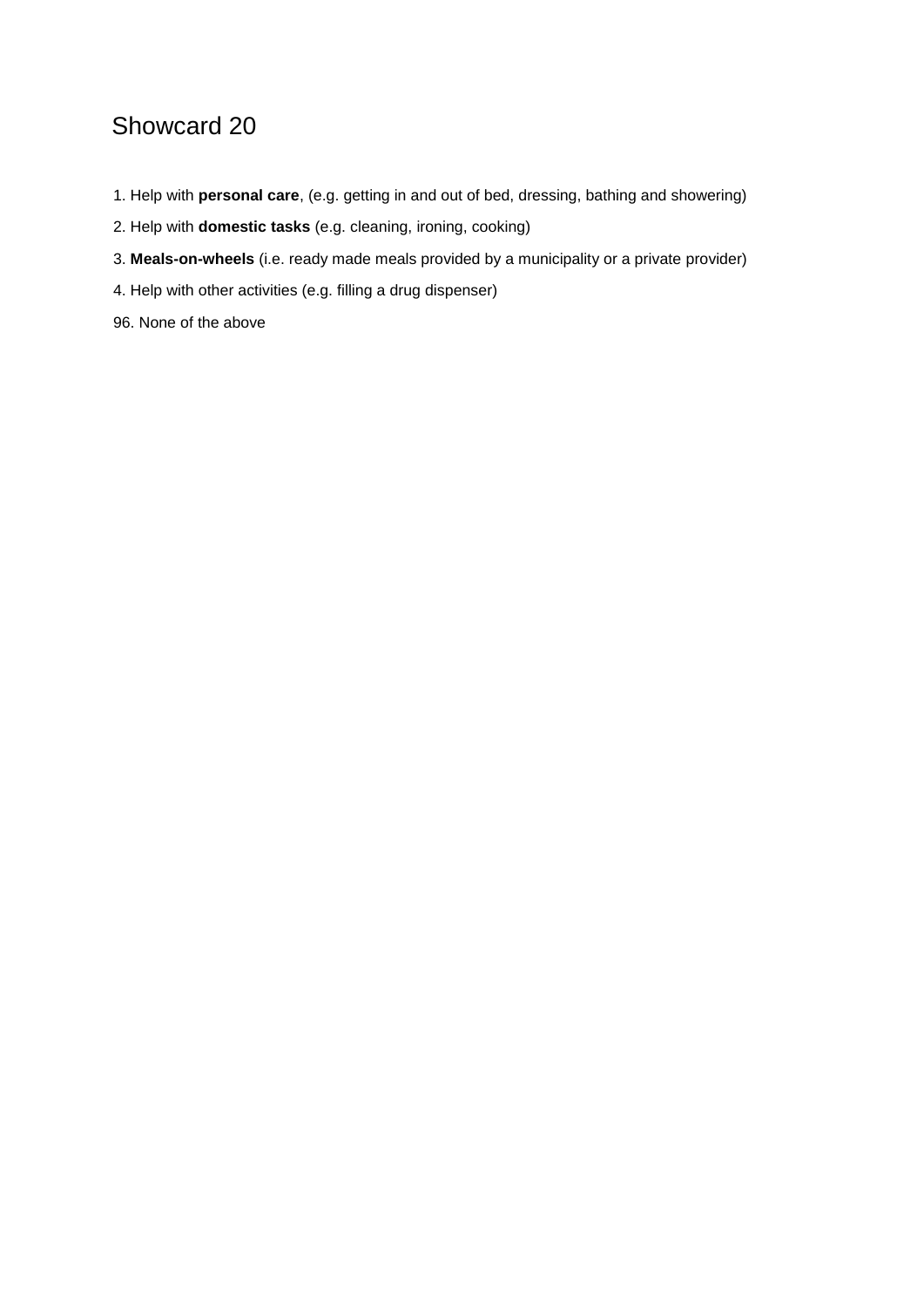- 1. Retired
- 2. Employed or self-employed (including working for family business)
- 3. Unemployed
- 4. Permanently sick or disabled
- 5. Homemaker
- 97. Other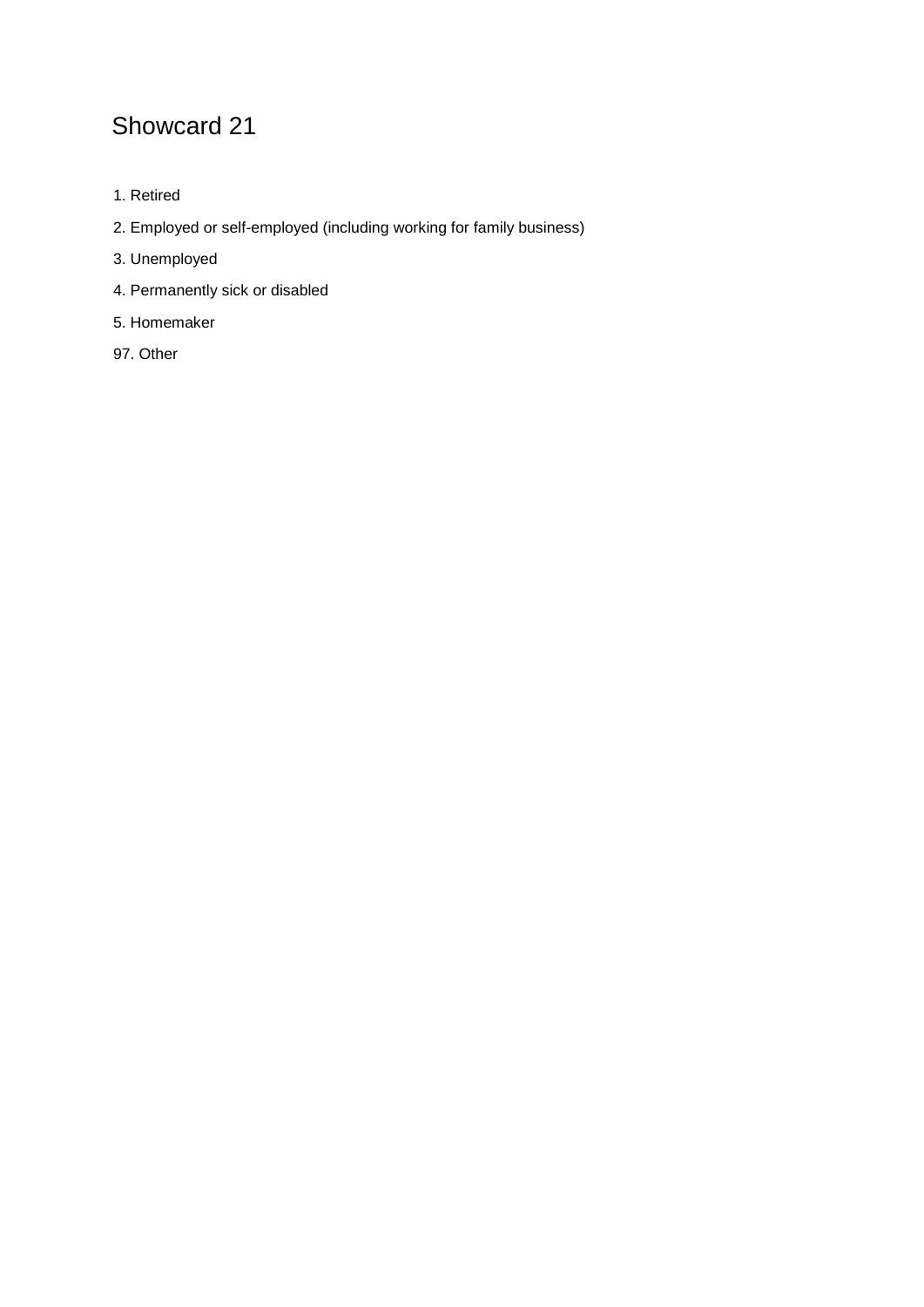- 1. Became eligible for public pension
- 2. Became eligible for private occupational pension
- 3. Became eligible for a private pension
- 4. Was offered an early retirement option/window with special incentives or bonus
- 5. Made redundant (for example pre-retirement)
- 6. Own ill health
- 7. Ill health of relative or friend
- 8. To retire at same time as spouse or partner
- 9. To spend more time with family
- 10. To enjoy life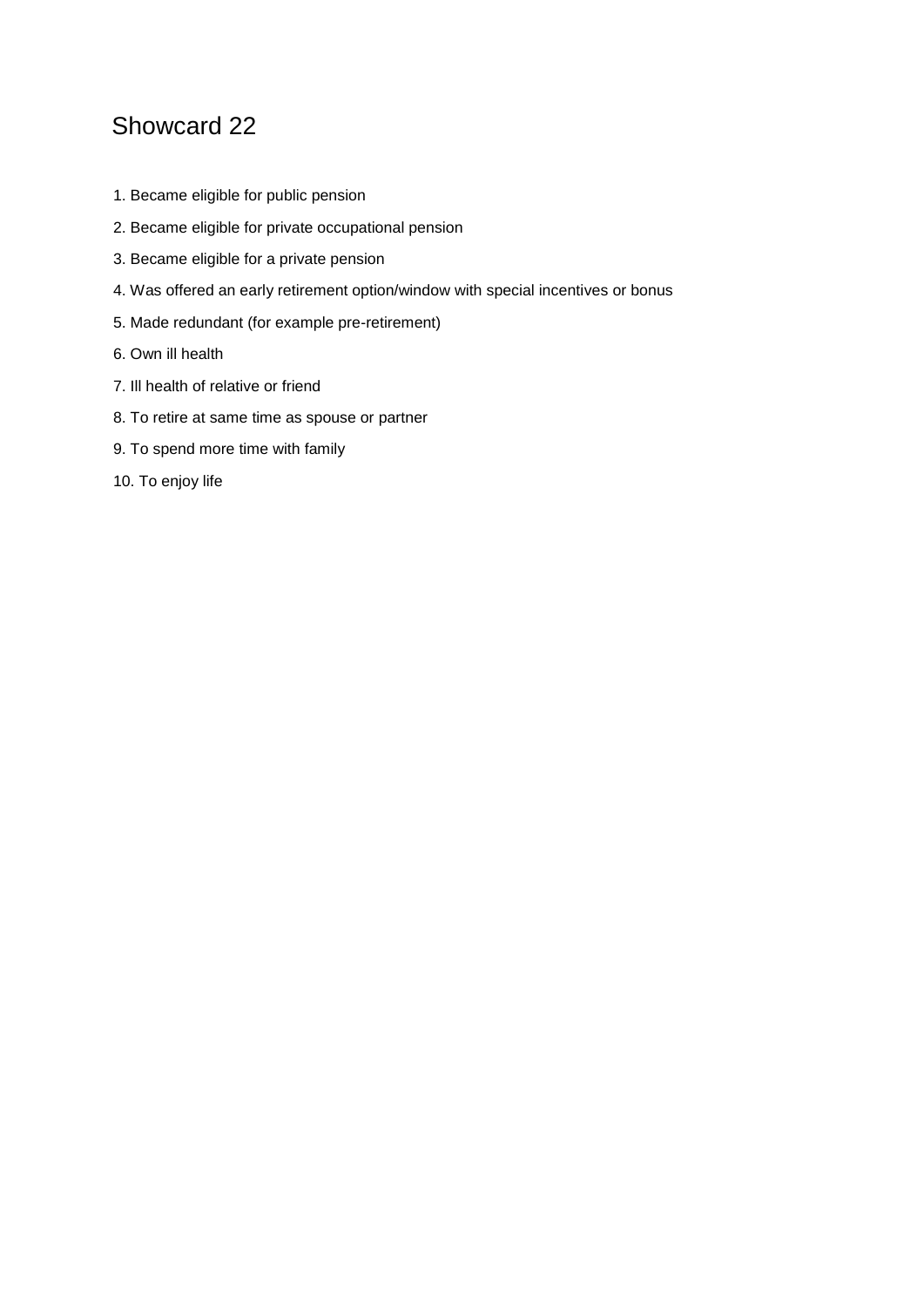- 1. A change in type of employment (for instance from dependent employment to self-employment)
- 2. A change in employer
- 3. A promotion
- 4. A change in job location
- 5. A change in contract length (from long term to short term or viceversa)
- 96. None of the above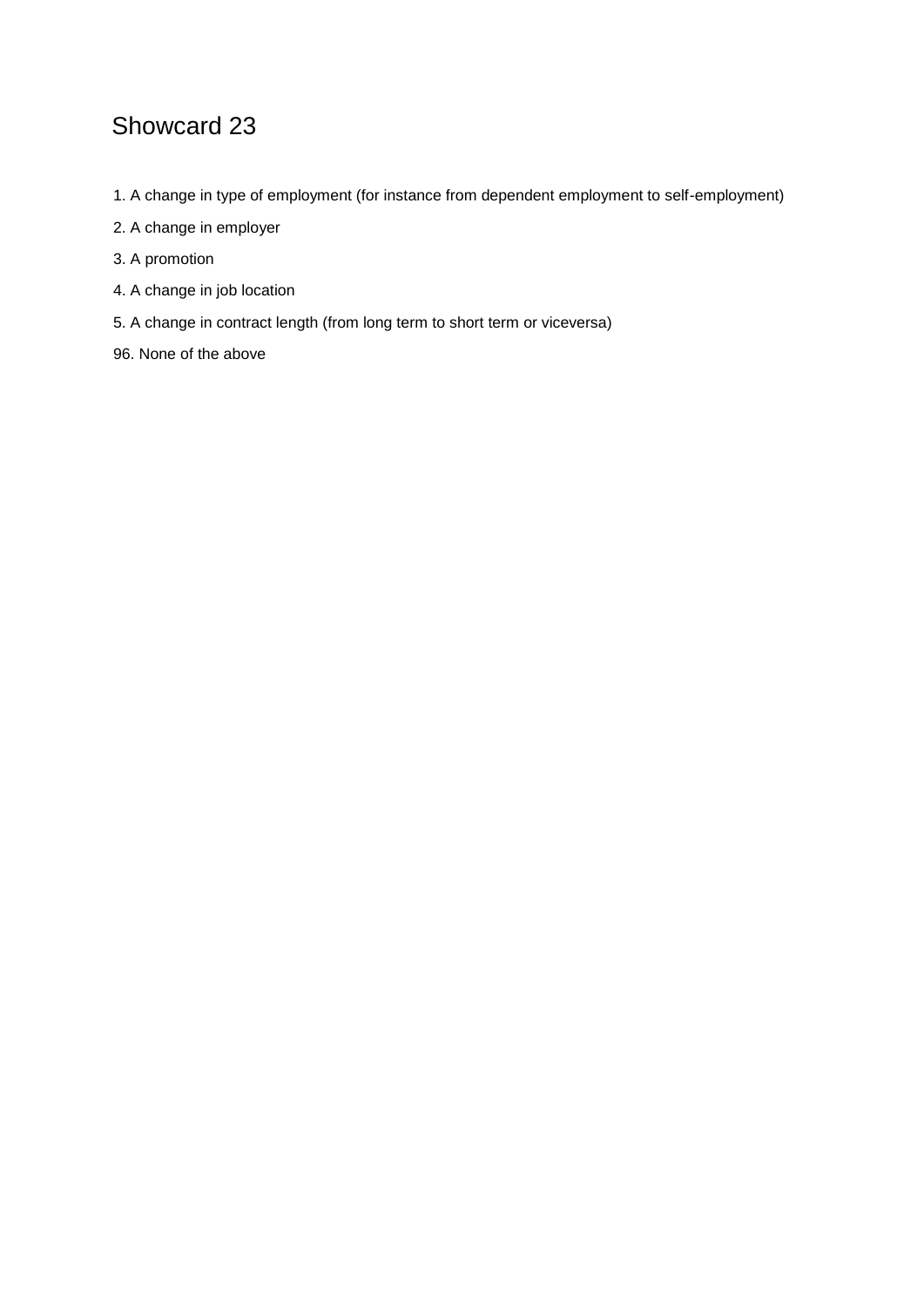- 1. Agriculture, hunting, forestry, fishing
- 2. Mining and quarrying
- 3. Manufacturing
- 4. Electricity, gas and water supply
- 5. Construction

6. Wholesale and retail trade; repair of motor vehicles, motorcycles and personal and household goods

- 7. Hotels and restaurants
- 8. Transport, storage and communication
- 9. Financial intermediation
- 10. Real estate, renting and business activities
- 11. Public administration and defence; compulsory social security
- 12. Education
- 13. Health and social work
- 14. Other community, social and personal service activities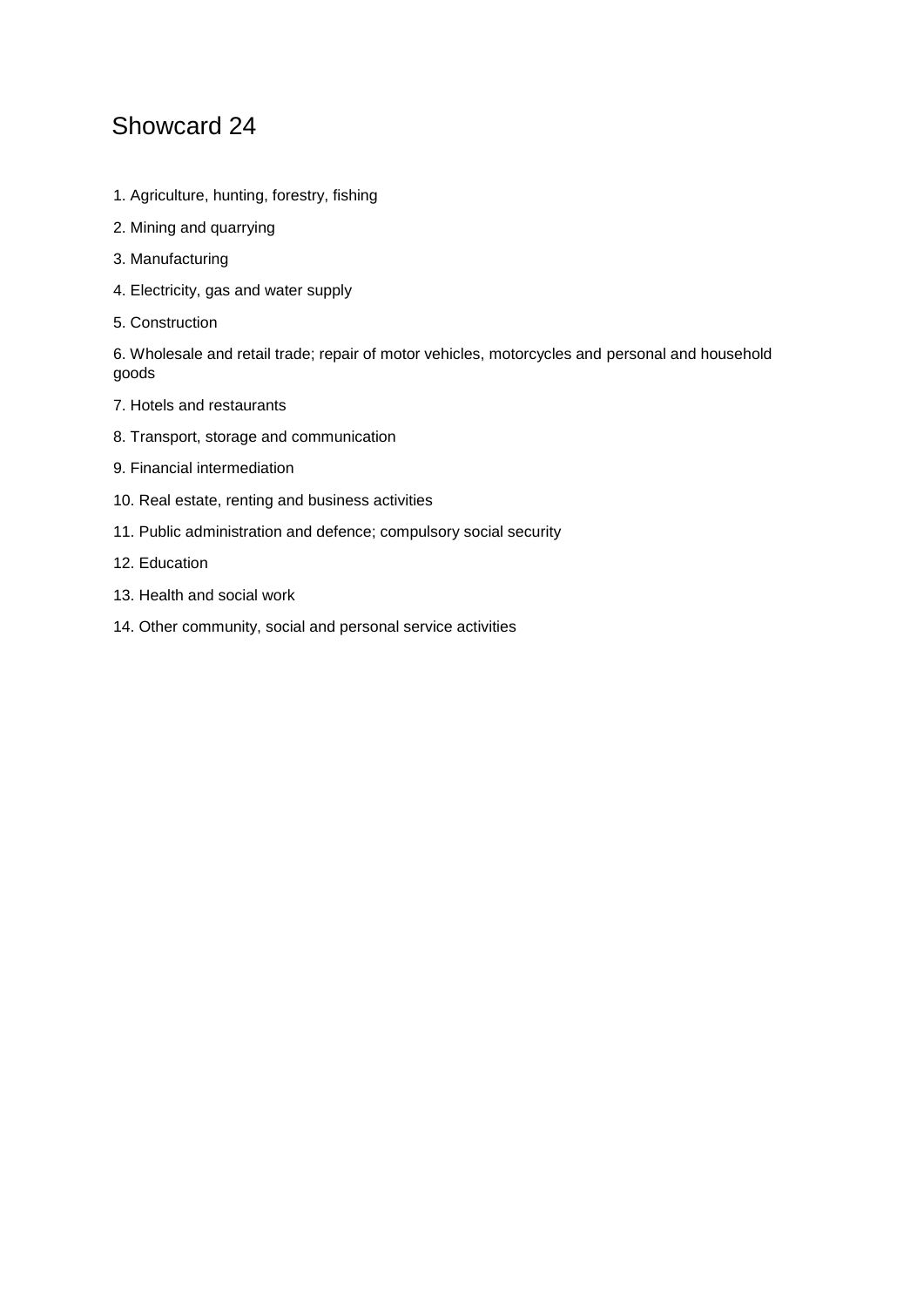- 1. Strongly agree
- 2. Agree
- 3. Disagree
- 4. Strongly disagree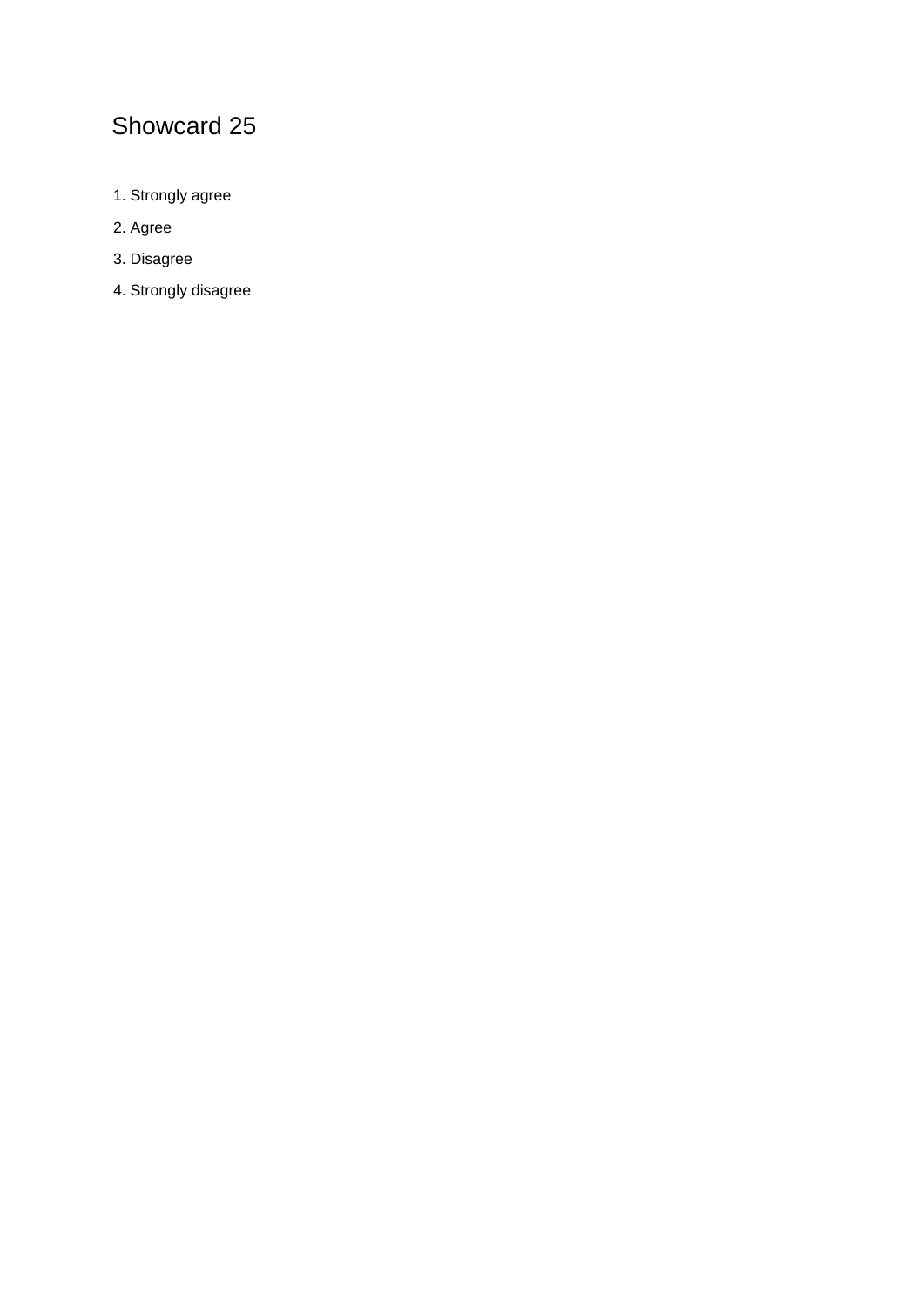- 1. Public old age pension
- 2. Public old age supplementary pension or public old age second pension
- 3. Public early retirement or pre-retirement pension
- 4. Main public sickness benefits
- 5. Main public disability insurance pension
- 6. Secondary public disability insurance pension
- 7. Secondary public sickness benefits
- 8. Public unemployment benefit or insurance
- 9. Main public survivor pension from your spouse or partner
- 10. Secondary public survivor pension from your spouse or partner
- 11. Public war pension
- 12. Public long-term care insurance
- 13. Social assistance
- 96. None of these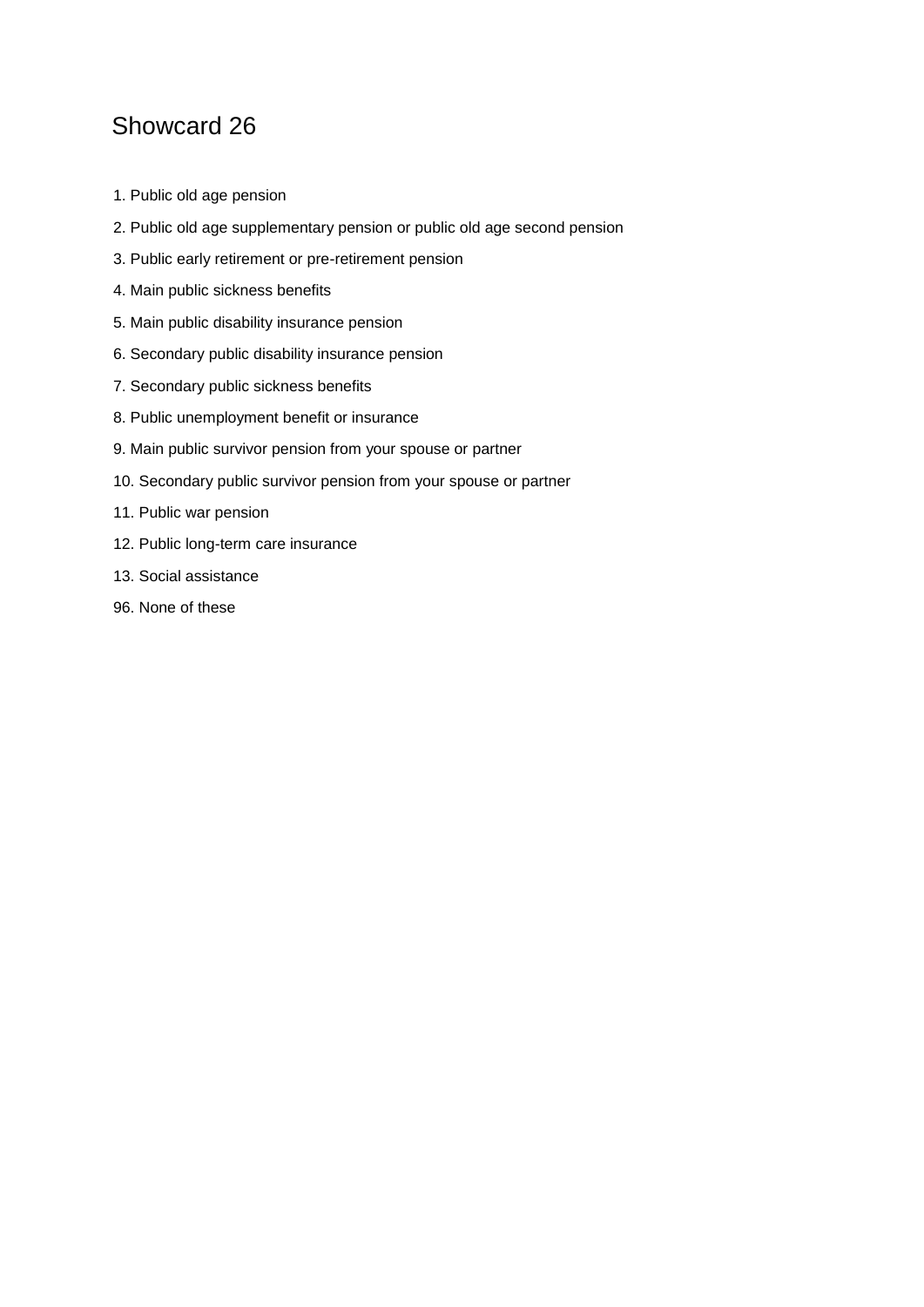- 1. Life insurance payments from a private insurance company
- 2. Regular private annuity or private personal pension payments
- 3. Alimony
- 4. Regular payments from charities
- 5. Long-term care insurance payments from a private insurance company
- 96. None of these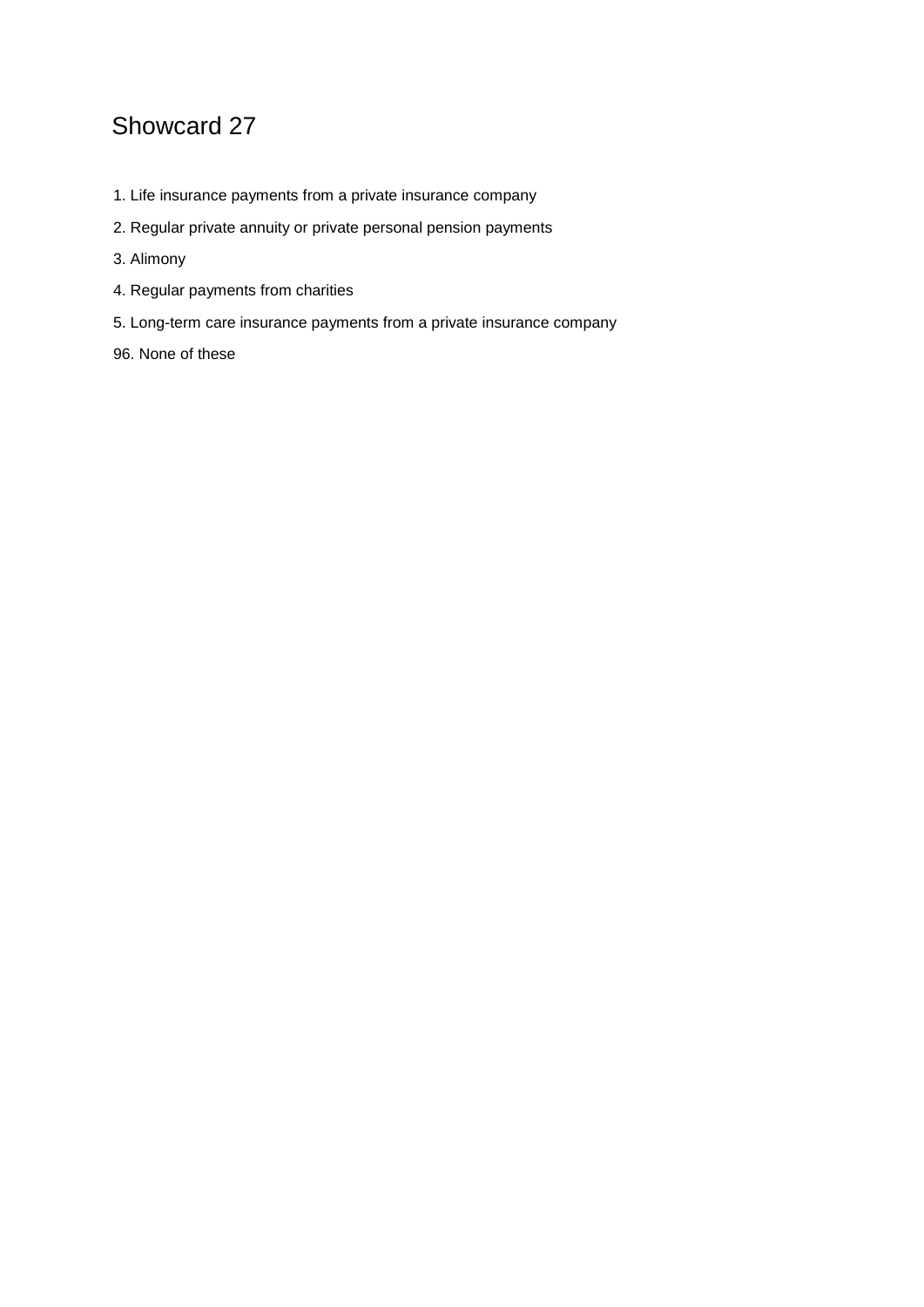- 1. Public old age pension
- 2. Public early retirement or pre-retirement pension
- 3. Public disability insurance; sickness/invalidity/incapacity pension
- 4. Private (occupational) old age pension
- 5. Private (occupational) early retirement pension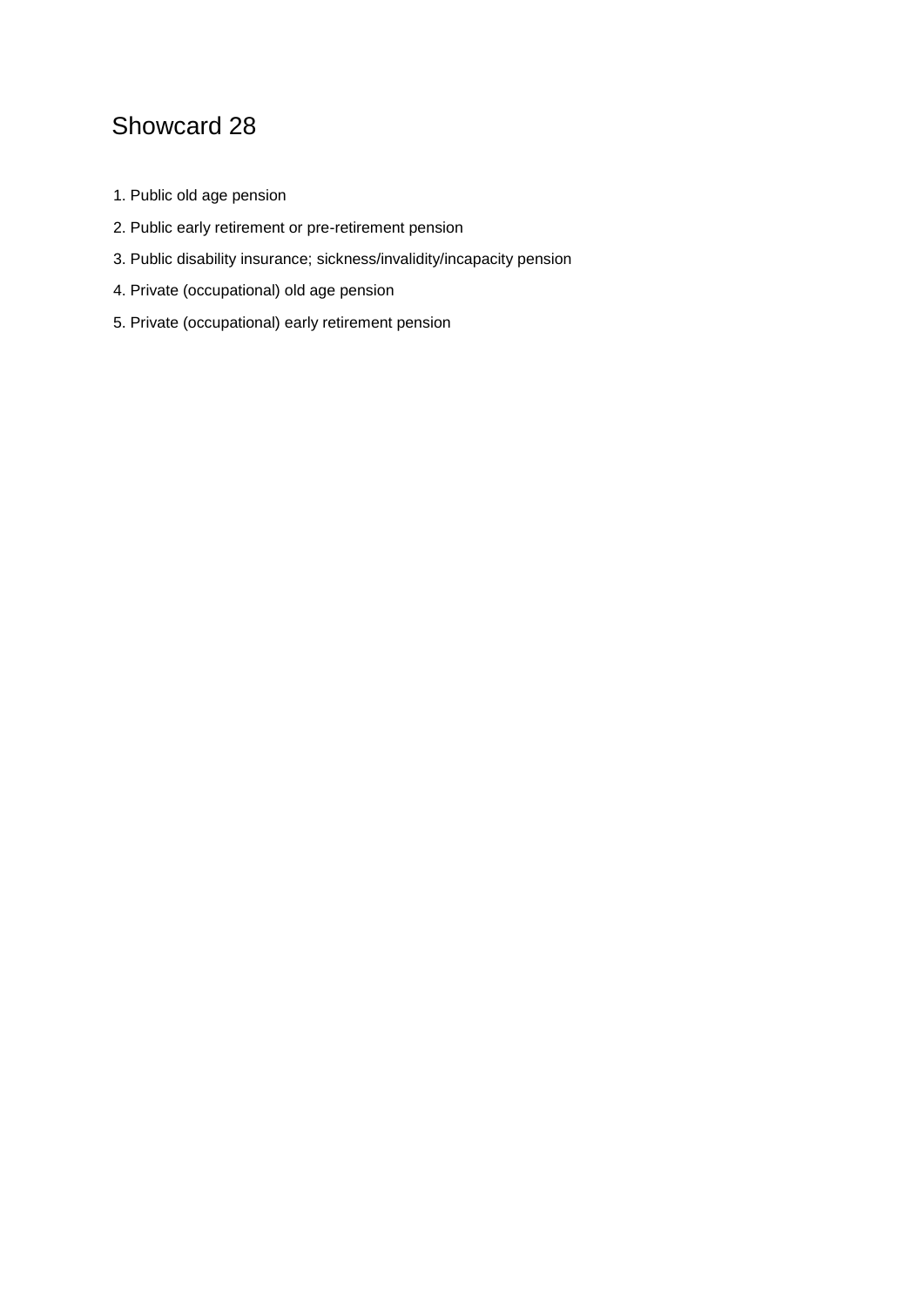1. personal care, e.g. dressing, bathing or showering, eating, getting in or out of bed, using the toilet

2. practical household help, e.g. with home repairs, gardening, transportation, shopping, household chores

3. help with paperwork, such as filling out forms, settling financial or legal matters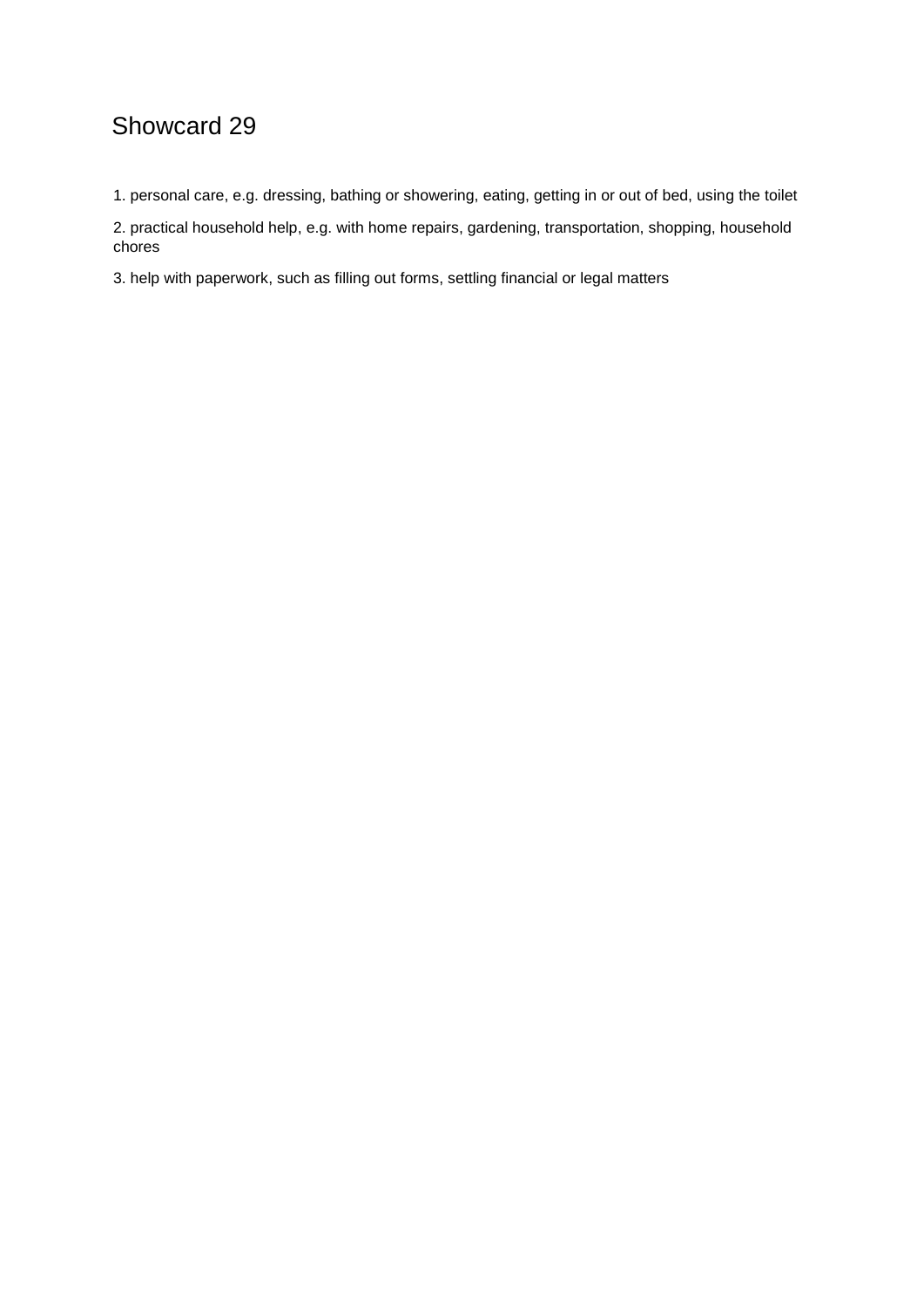- 1. Lodging (room)
- 2. Meals
- 3. Nursing and care services
- 4. Rehabilitation and other health services
- 5. Laundry
- 6. Charges and services, such as water, electricity, gas, or heating
- 7. Other expenses
- 96. None of the above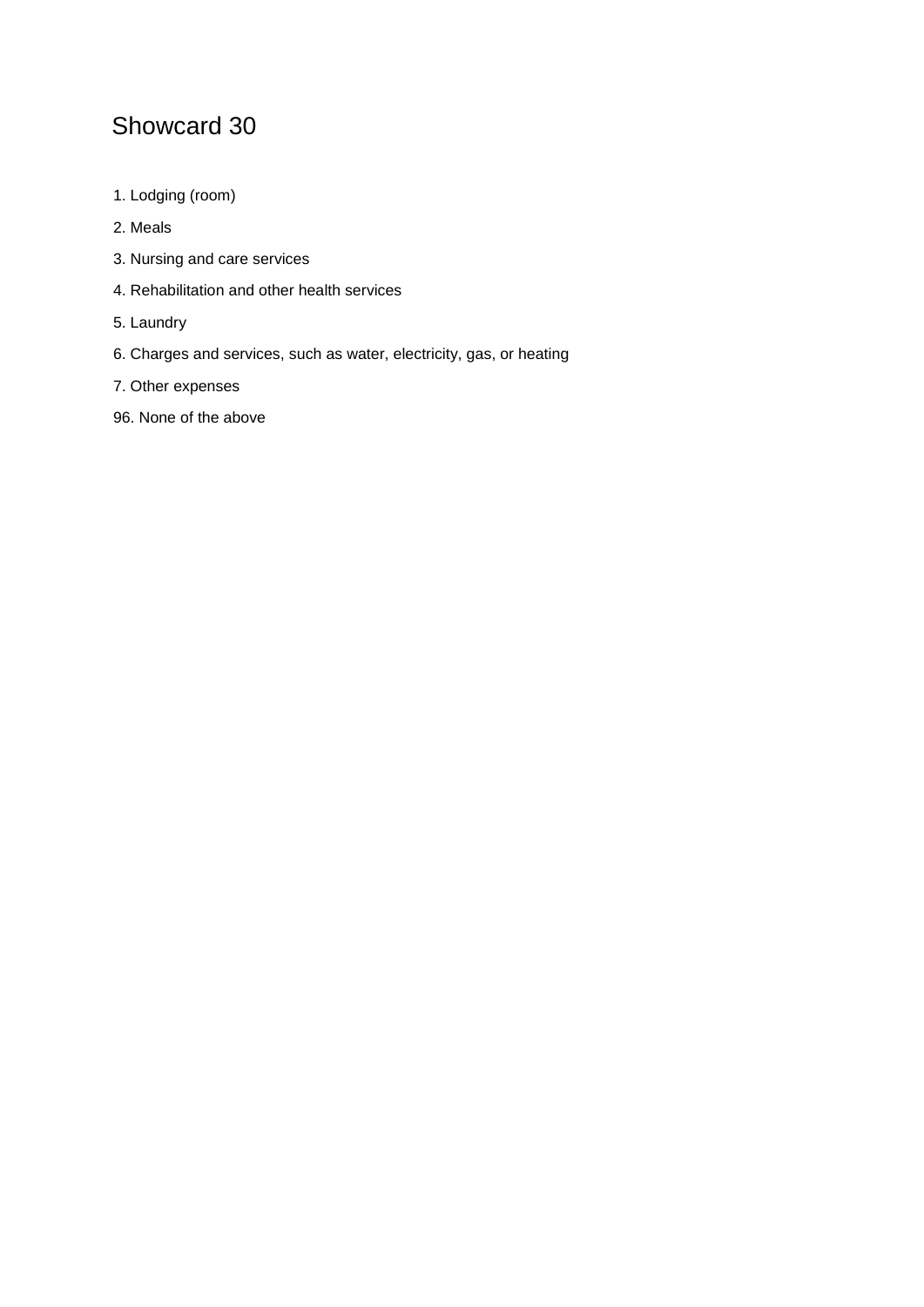- 1. Pensions (yours or your spouse)
- 2. Other sources of income, such as rents from real estate, annuities etc.
- 3. Assets or savings (yours or your spouse), including life insurance policies
- 4. Contributions from children or grandchildren
- 5. Housing allowances or other public benefits
- 6. Payments from a public long-term care insurance
- 7. Payments from a private long-term care insurance
- 97. Other income sources (specify)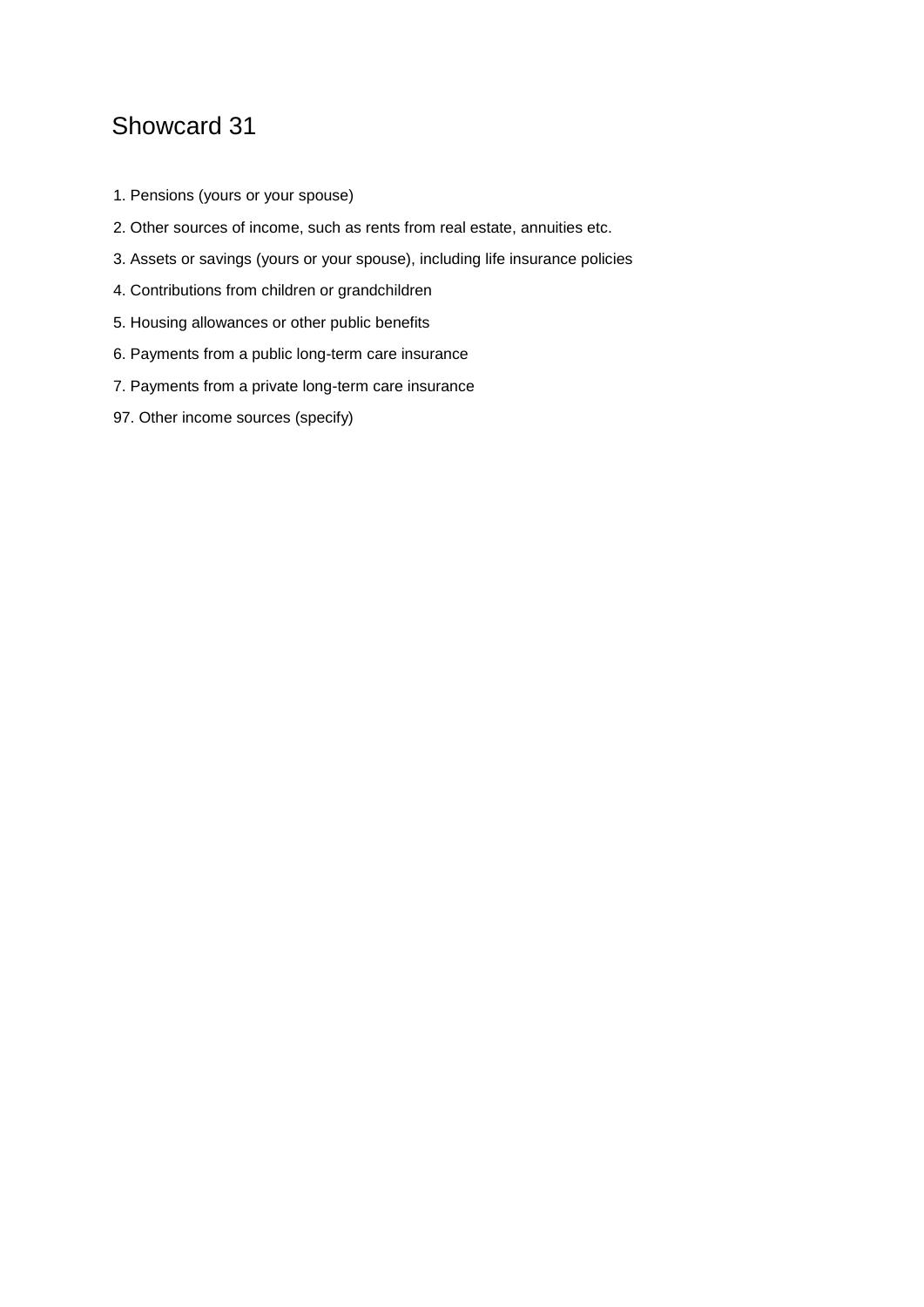- 1. Owner
- 2. Member of a cooperative
- 3. Tenant
- 4. Subtenant
- 5. Rent free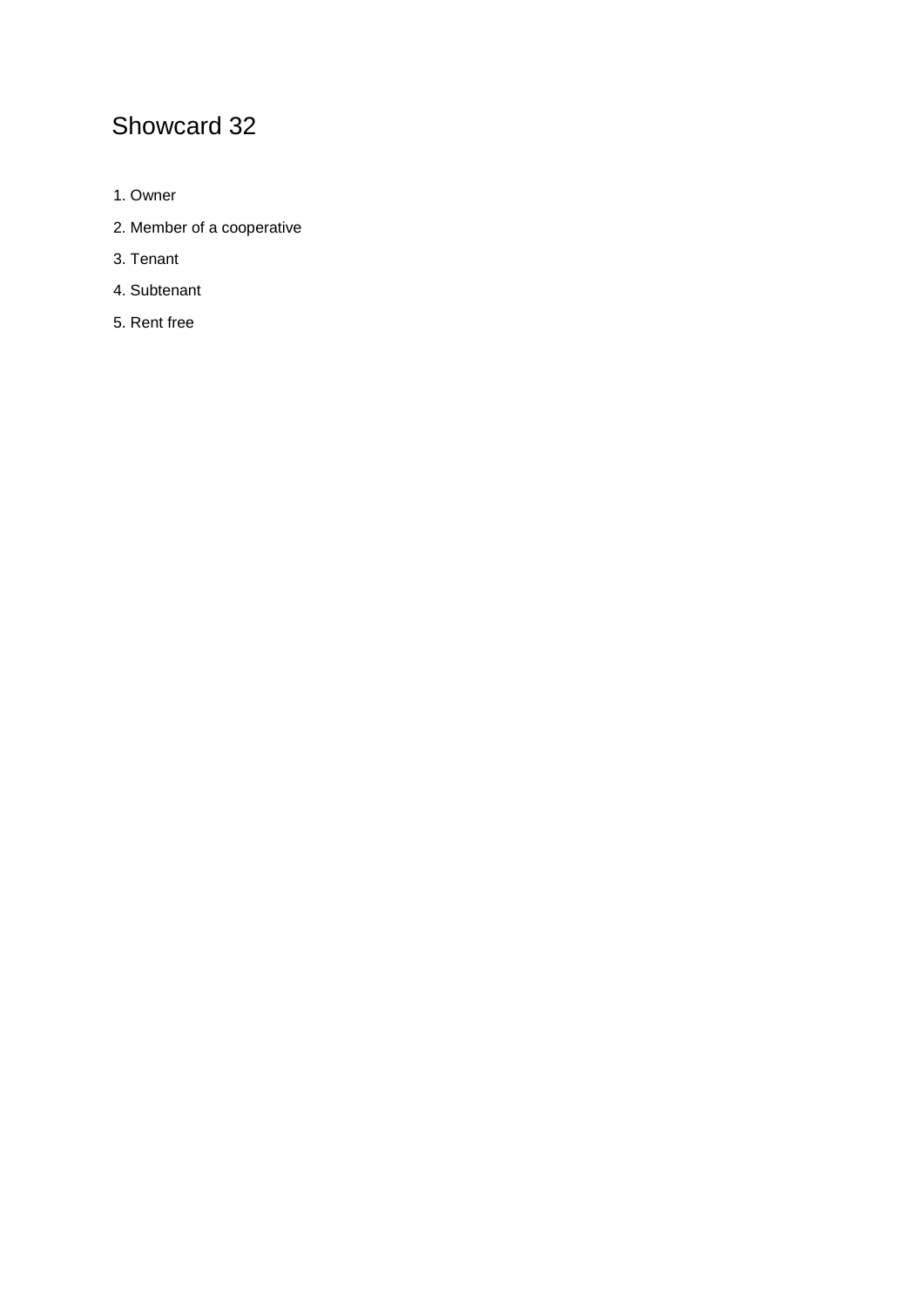- 1. Purchased or built it with own means
- 2. Purchased or built it with a loan or mortgage
- 3. Purchased or built it with help from family
- 4. Received it as a bequest
- 5. Received it as a gift
- 6. Acquired it through other means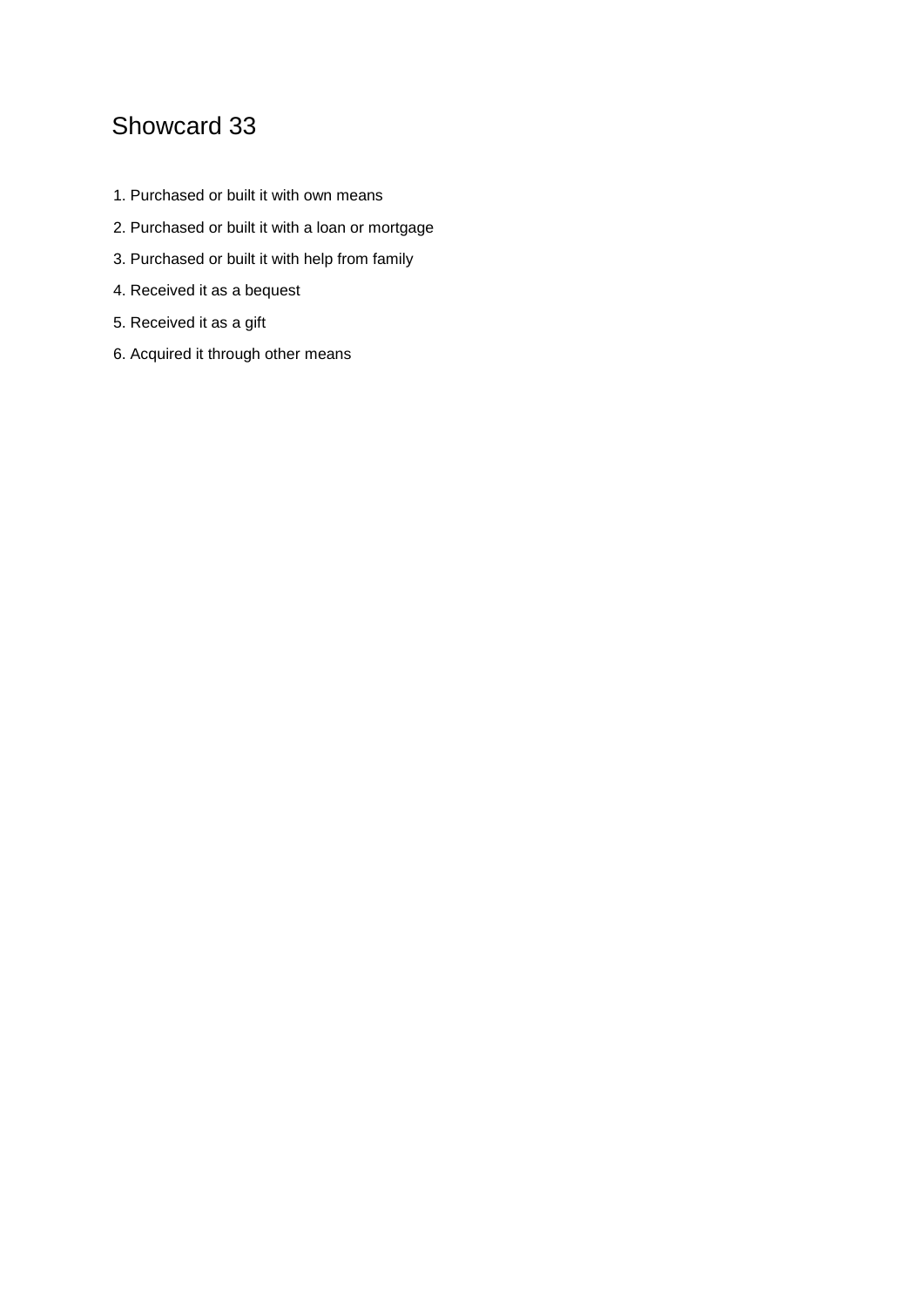- 1. Widened doors or corridors
- 2. Ramps or street level entrances
- 3. Hand rails
- 4. Automatic or easy open doors or gates
- 5. Bathroom or toilet modifications
- 6. Kitchen modifications
- 7. Chair lifts or stair glides
- 8. Alerting devices (button alarms, detectors...)
- 96. None of these
- 97. Other (specify)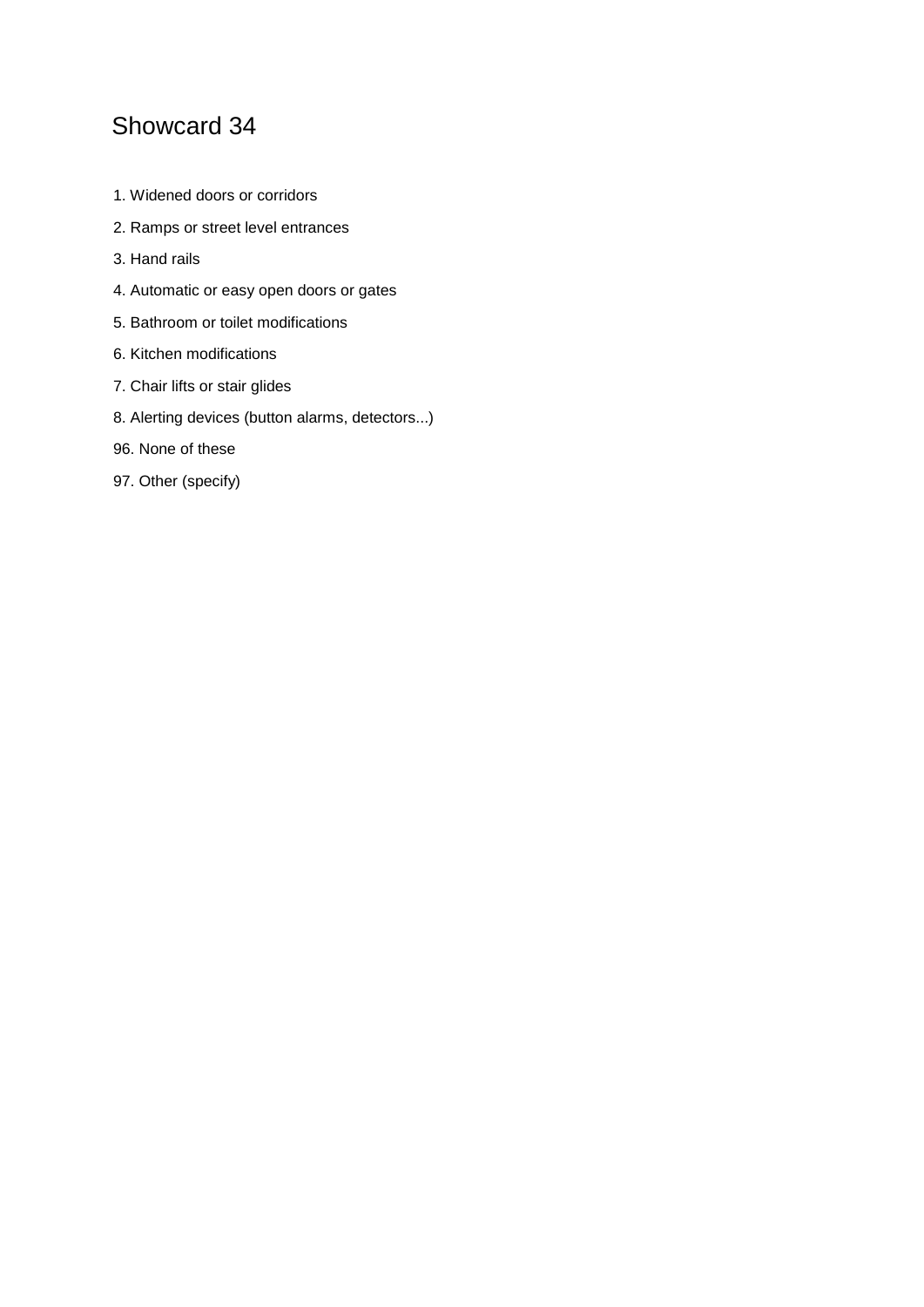- 1. A farm house
- 2. A free standing one or two family house
- 3. A one or two family house as row or double house
- 4. A building with 3 to 8 flats
- 5. A building with 9 or more flats but no more than 8 floors
- 6. A high-rise with 9 or more floors

7. A housing complex with services for older people (residential home or sheltered housing, but not a nursing home)

8. A nursing home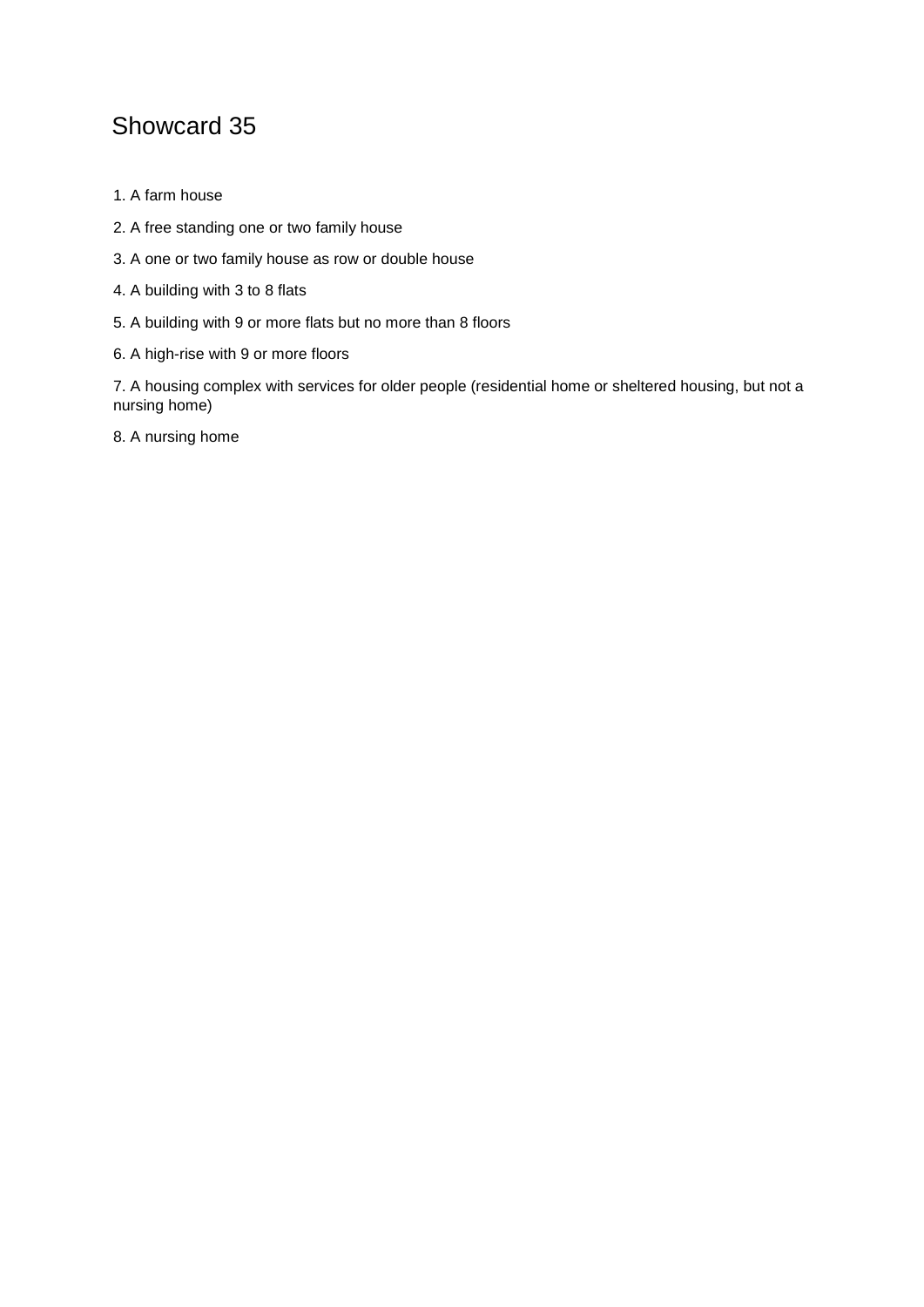- 1. A big city
- 2. The suburbs or outskirts of a big city
- 3. A large town
- 4. A small town
- 5. A rural area or village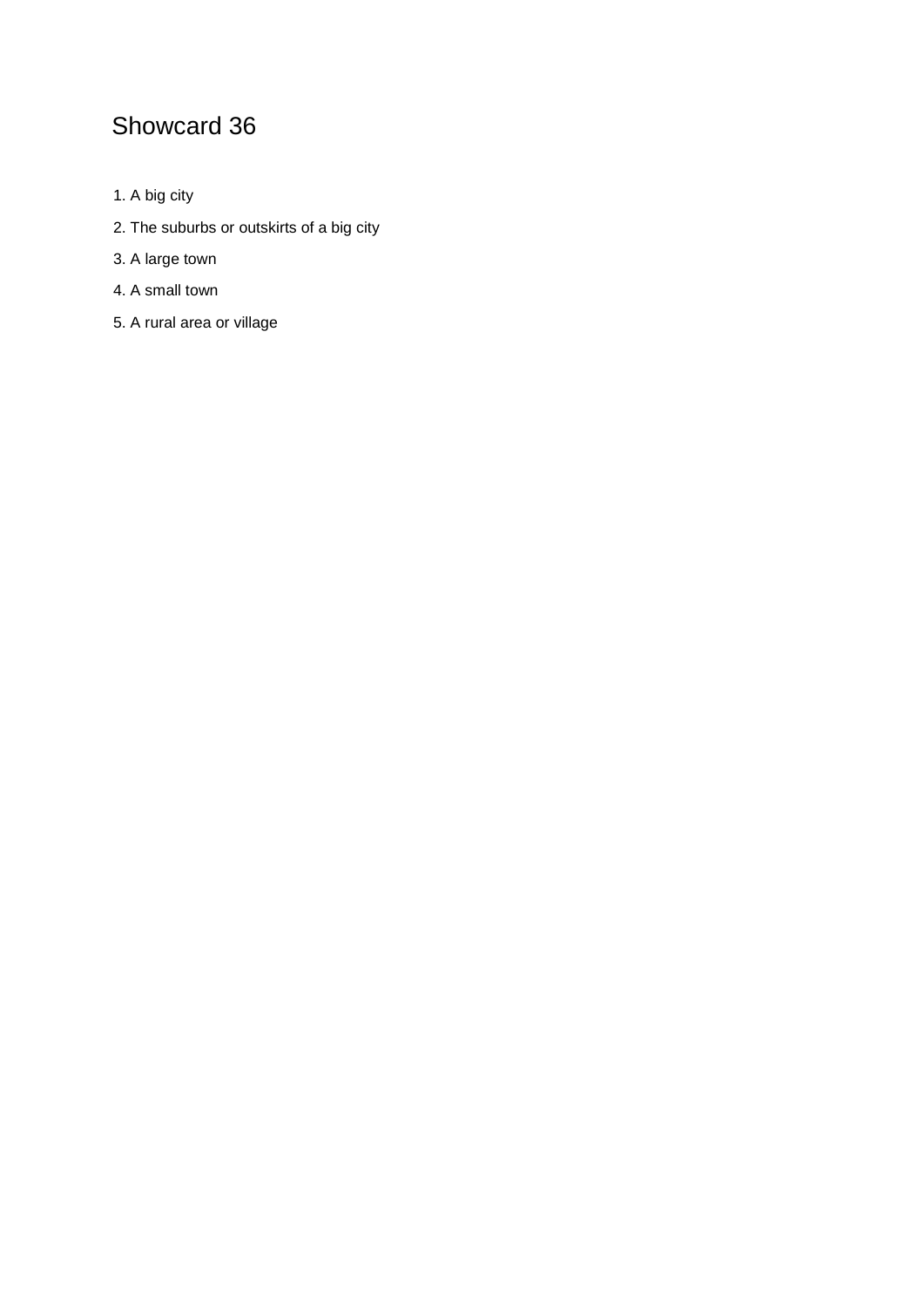- 1. My salary or earnings were higher than expected
- 2. My spouse´s salary or earnings were higher than expected
- 3. I retired later than expected
- 4. My spouse retired later than expected
- 5. Household spending was lower than expected
- 6. My/our investments or business performed better than expected
- 7. Received financial help from family (self or spouse)
- 8. Received an inheritance (self or spouse)
- 9. Pension benefits were higher than expected (self or spouse)
- 97. Other (specify)

OR

96. No, none of these happened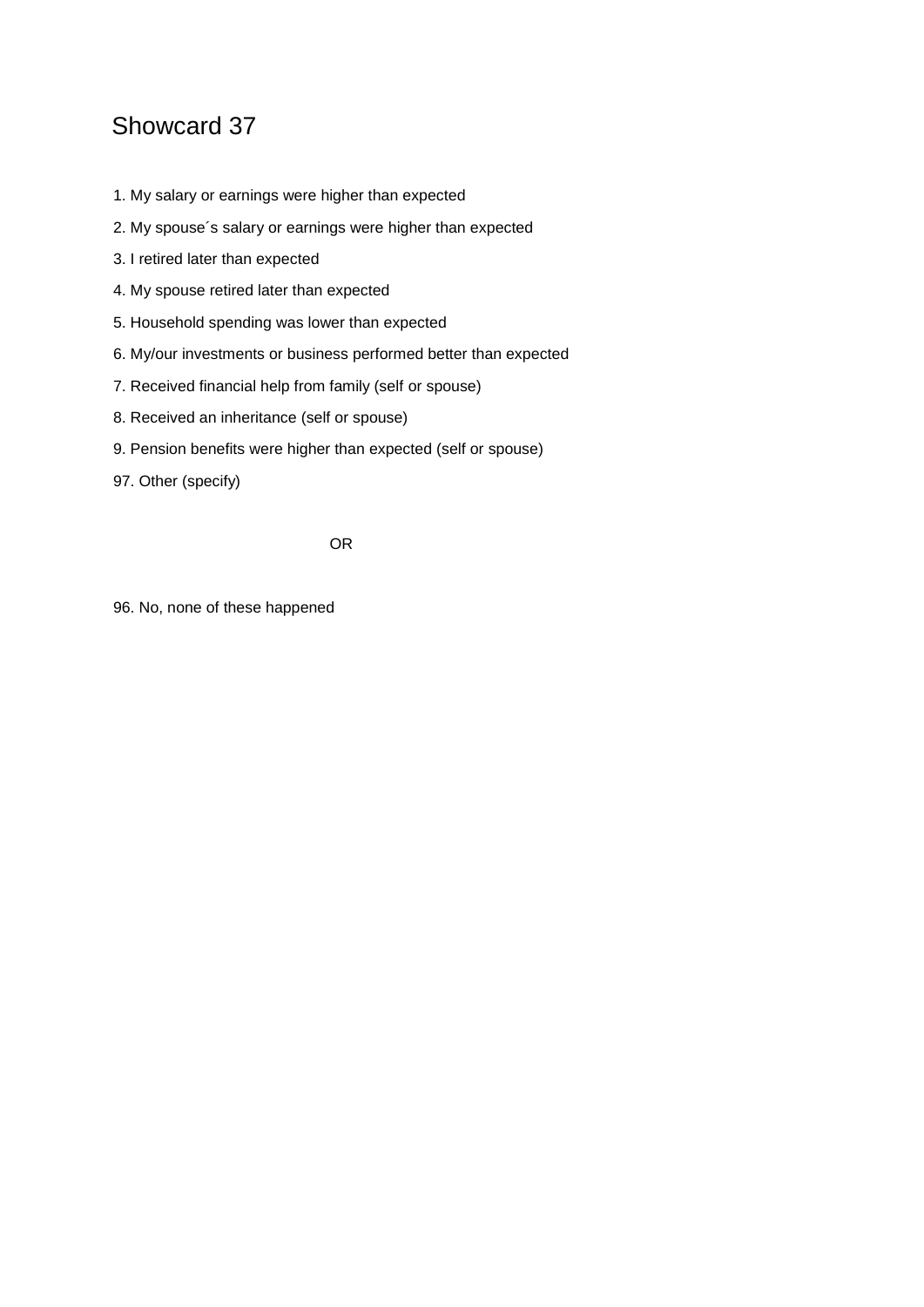- 1. Bad health that affected the ability to work (self or spouse)
- 2. Large unexpected health expenses (self or spouse)
- 3. Unemployment (self or spouse)
- 4. Retired earlier than expected (self or spouse)
- 5. Salary or earnings were less than expected (self or spouse)
- 6. My/our investments or business performed worse than expected
- 7. Needed to provide financial help to family members (self or spouse)
- 8. Divorce or separation
- 9. Death in the family
- 10. Large expenses other than health expenses (self or spouse)
- 11. Pension benefits were lower than expected (self or spouse)
- 97. Other (specify)

OR

96. No, none of these happened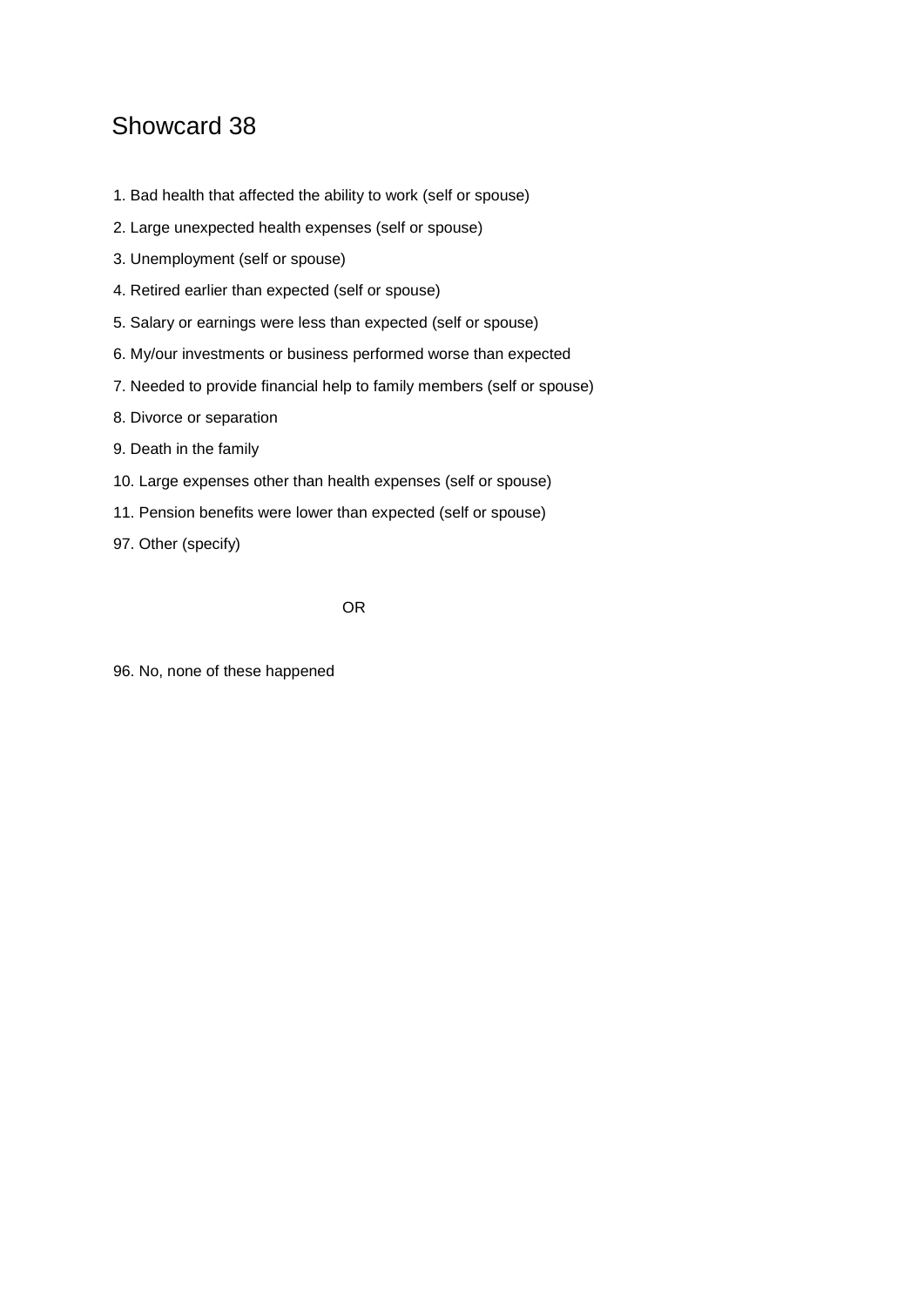- 1. Housing
- 2. Food
- 3. Clothing
- 4. Appliances and home furnishings
- 5. Car
- 6. Vacation
- 7. Leisure (going/dining out, hobbies, etc.)
- 8. Children's education or other child-related expenses
- 9. Providing financial help
- 97. Other (specify)

#### OR

96. No way I/we could have cut spending. I/we could not have saved more.

#### OR/IN ADDITION

10. I/we would have worked more or longer.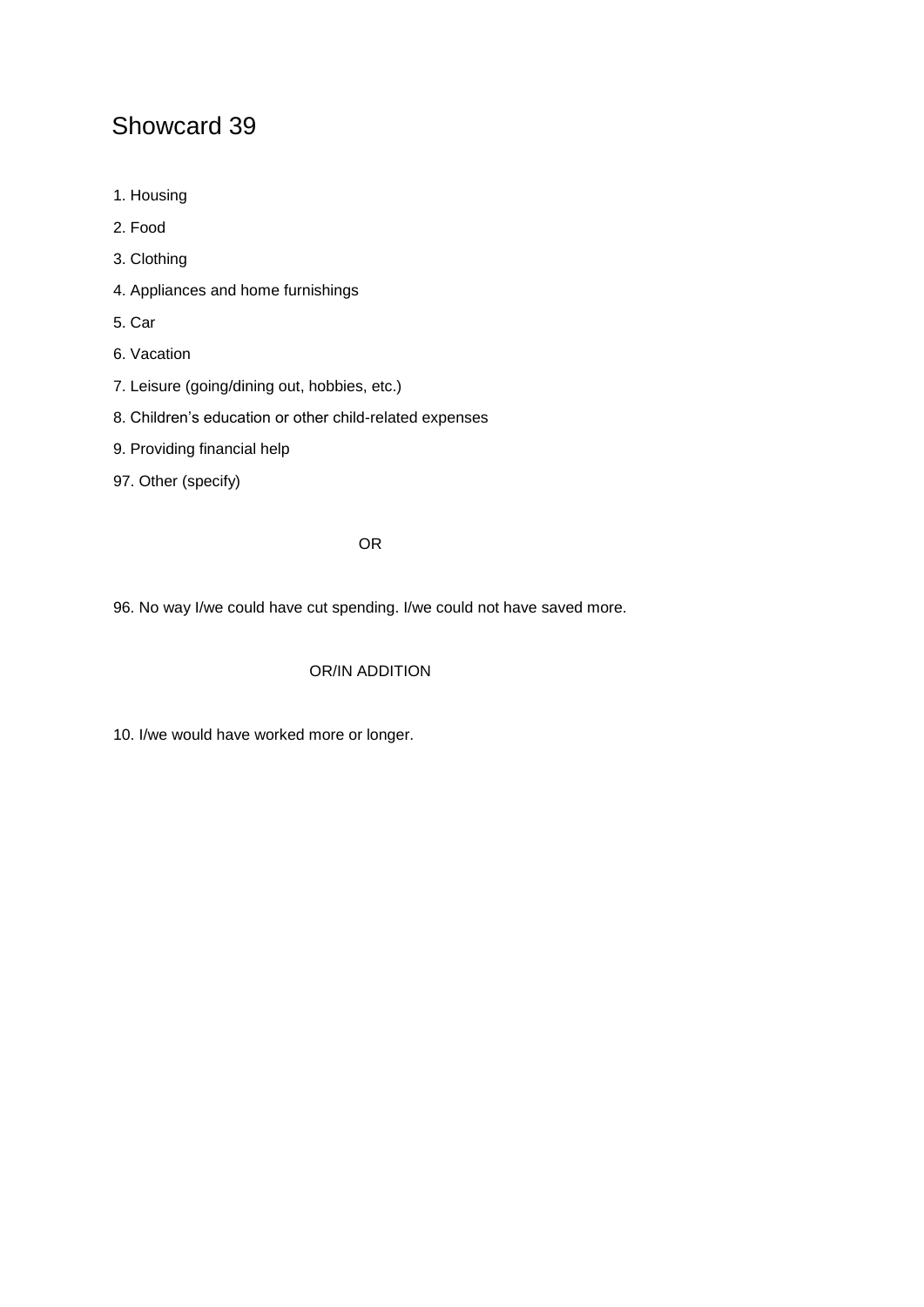- 1. Housing
- 2. Food
- 3. Clothing
- 4. Appliances and home furnishings
- 5. Car
- 6. Vacation
- 7. Leisure (going/dining out, hobbies, etc.)
- 8. Children's education or other child-related expenses
- 9. Providing financial help
- 97. Other (specify)

OR

96. I/we would not really have wanted to spend more after all.

#### OR/IN ADDITION

10. I/we would have worked less or retired earlier.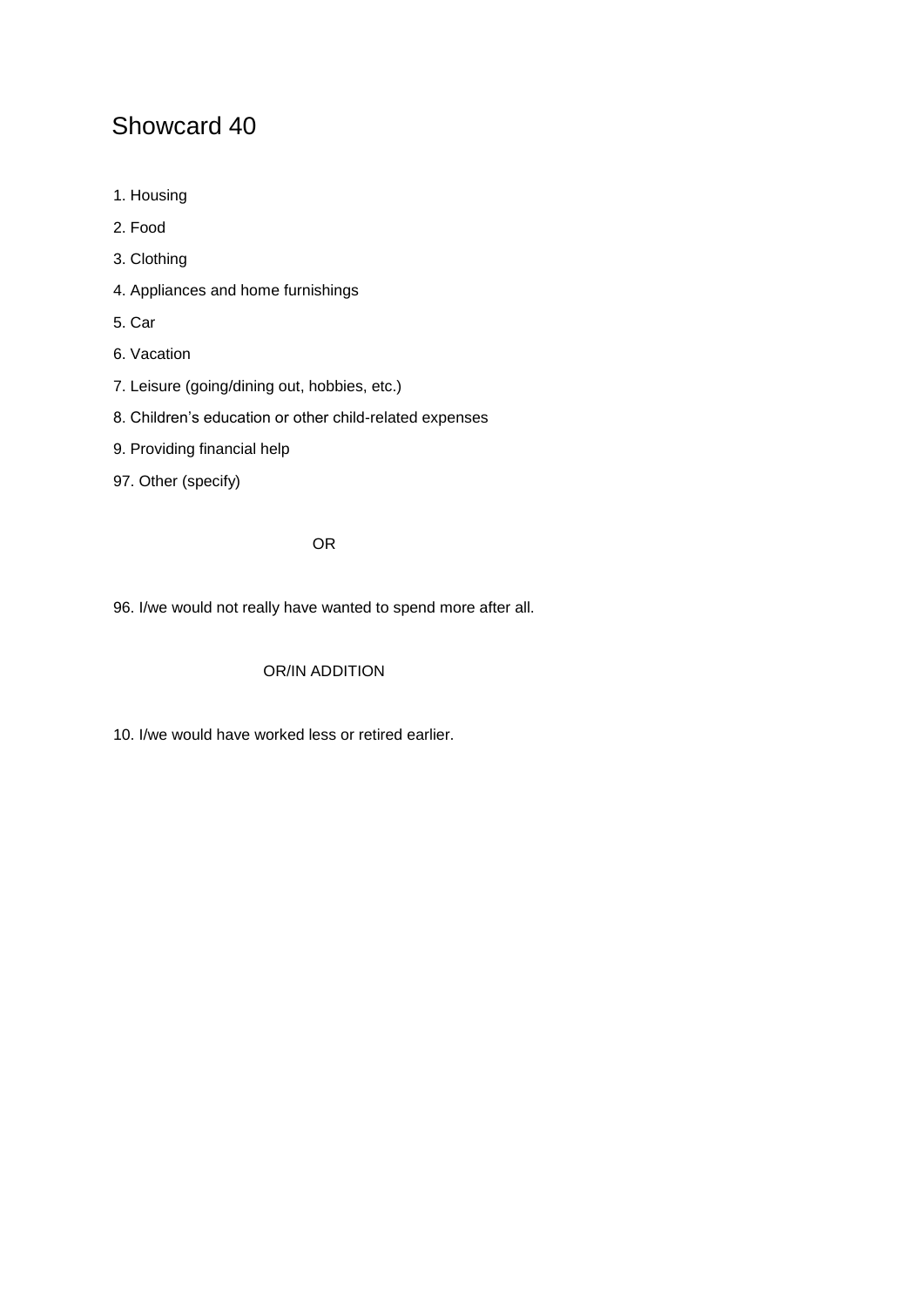- 1. Debt on cars and other vehicles (vans/motorcycles/boats, etc.)
- 2. Debt on credit cards / store cards
- 3. Loans (from bank, building society or other financial institution)
- 4. Debts to relatives or friends
- 5. Student loans
- 6. Overdue bills (phone, electricity, heating, rent)
- 96. None of these
- 97. Other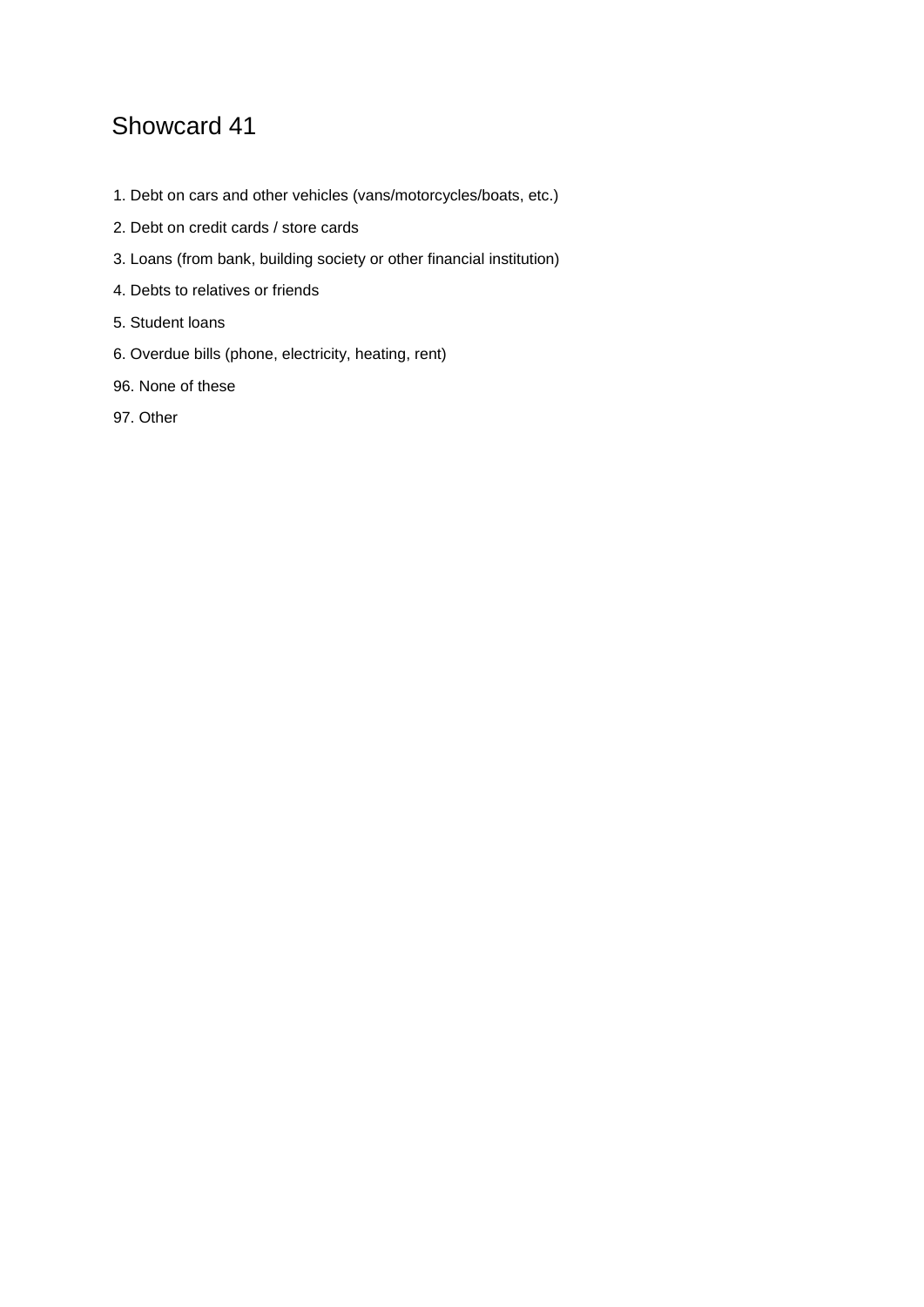- 1. Often
- 2. Sometimes
- 3. Rarely
- 4. Never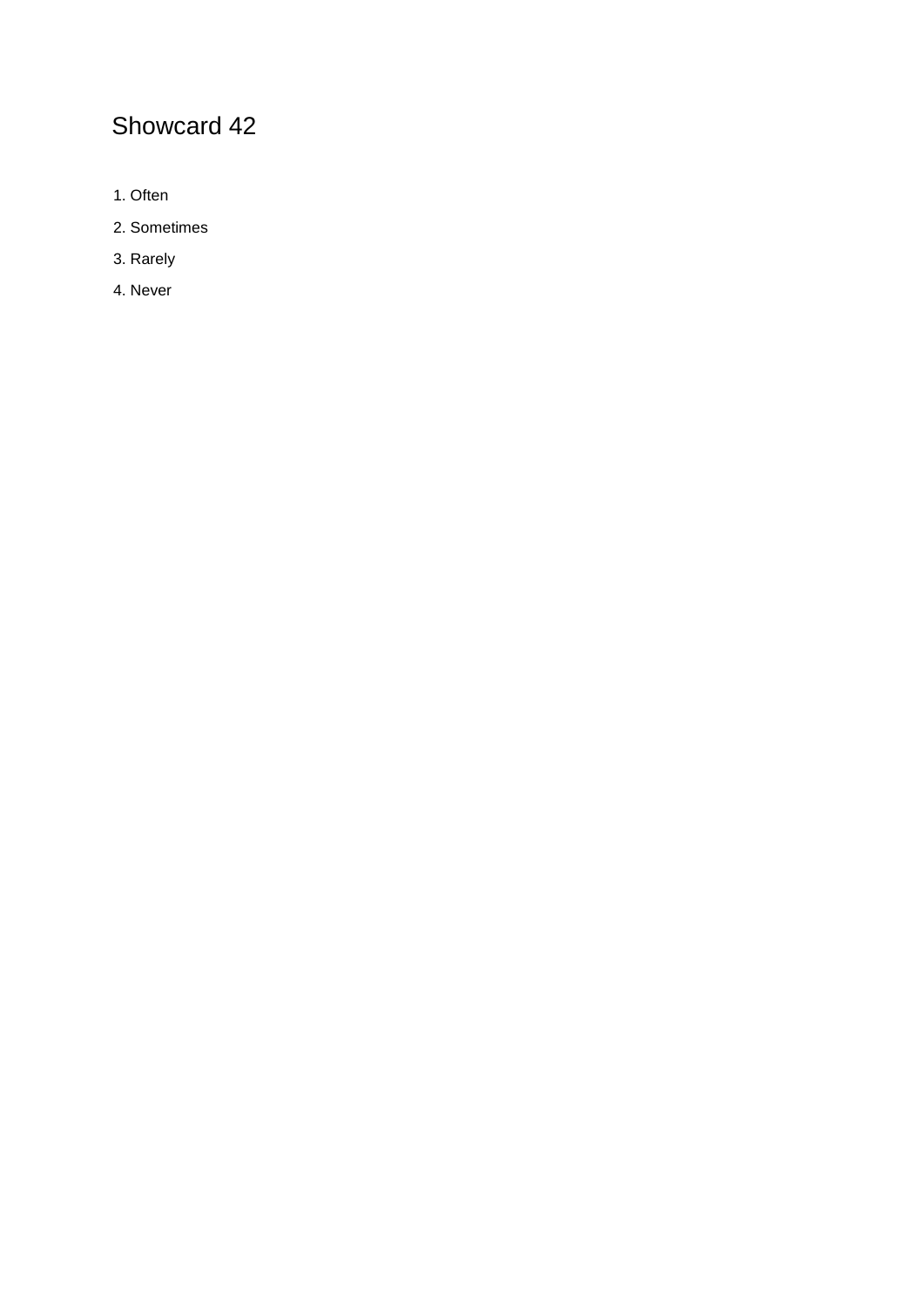- 1. Done voluntary or charity work
- 4. Attended an educational or training course
- 5. Gone to a sport, social or other kind of club
- 7. Taken part in a political or community-related organization
- 8. Read books, magazines or newspapers
- 9. Did word or number games such as crossword puzzles or Sudoku
- 10. Played cards or games such as chess.
- 96. None of these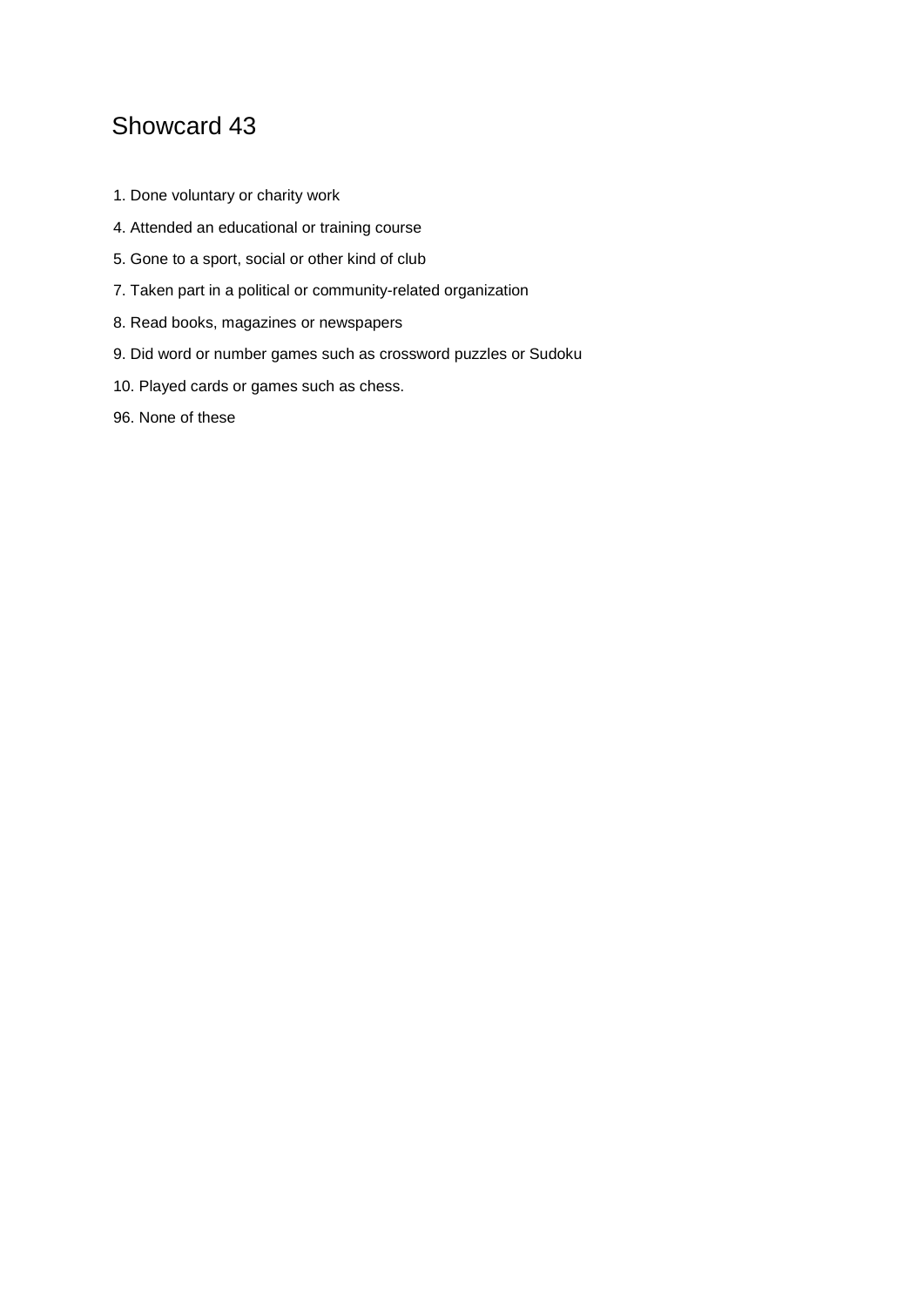- 1. Disagree strongly
- 2. Disagree a little
- 3. Neither agree nor disagree
- 4. Agree a little
- 5. Agree strongly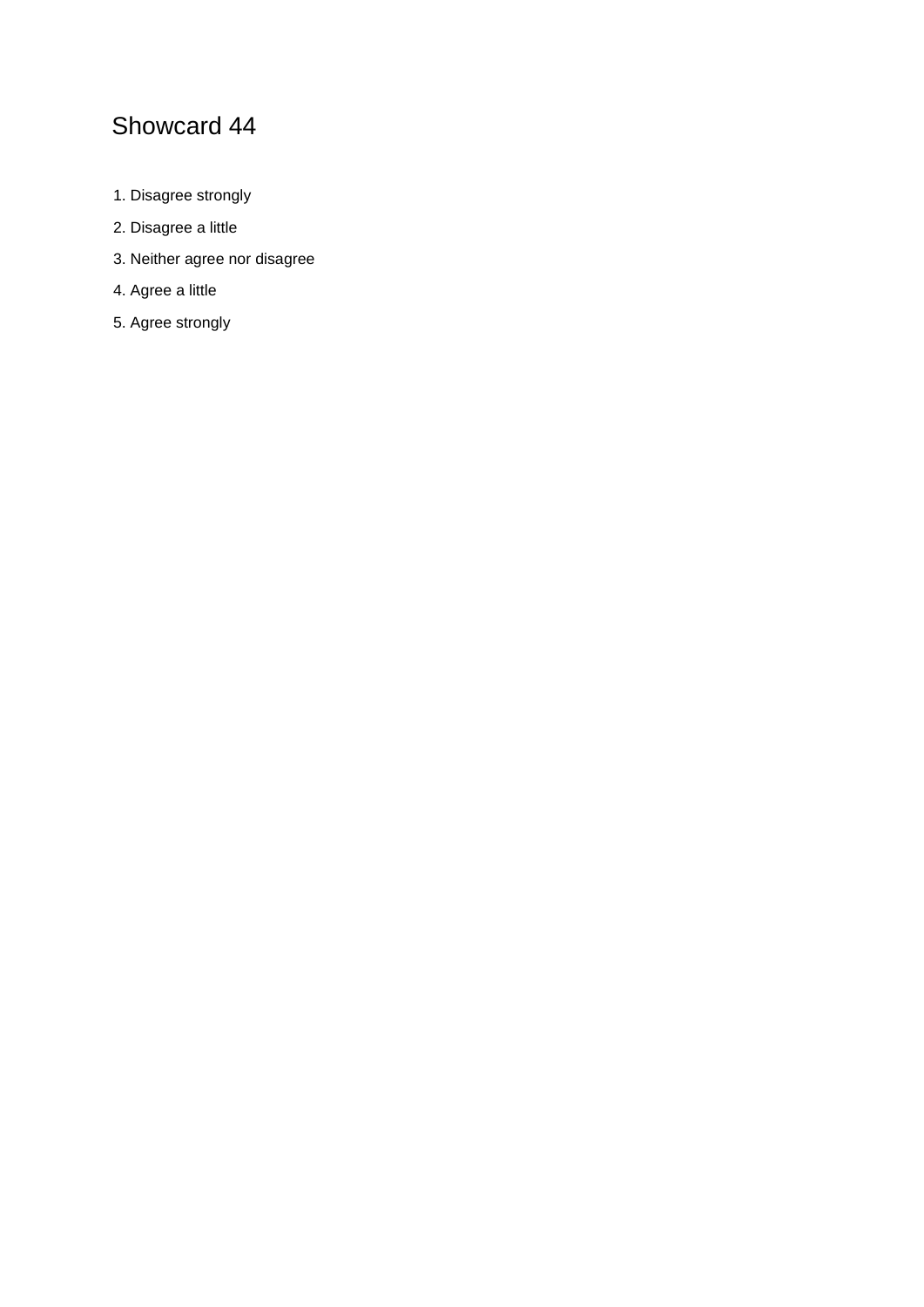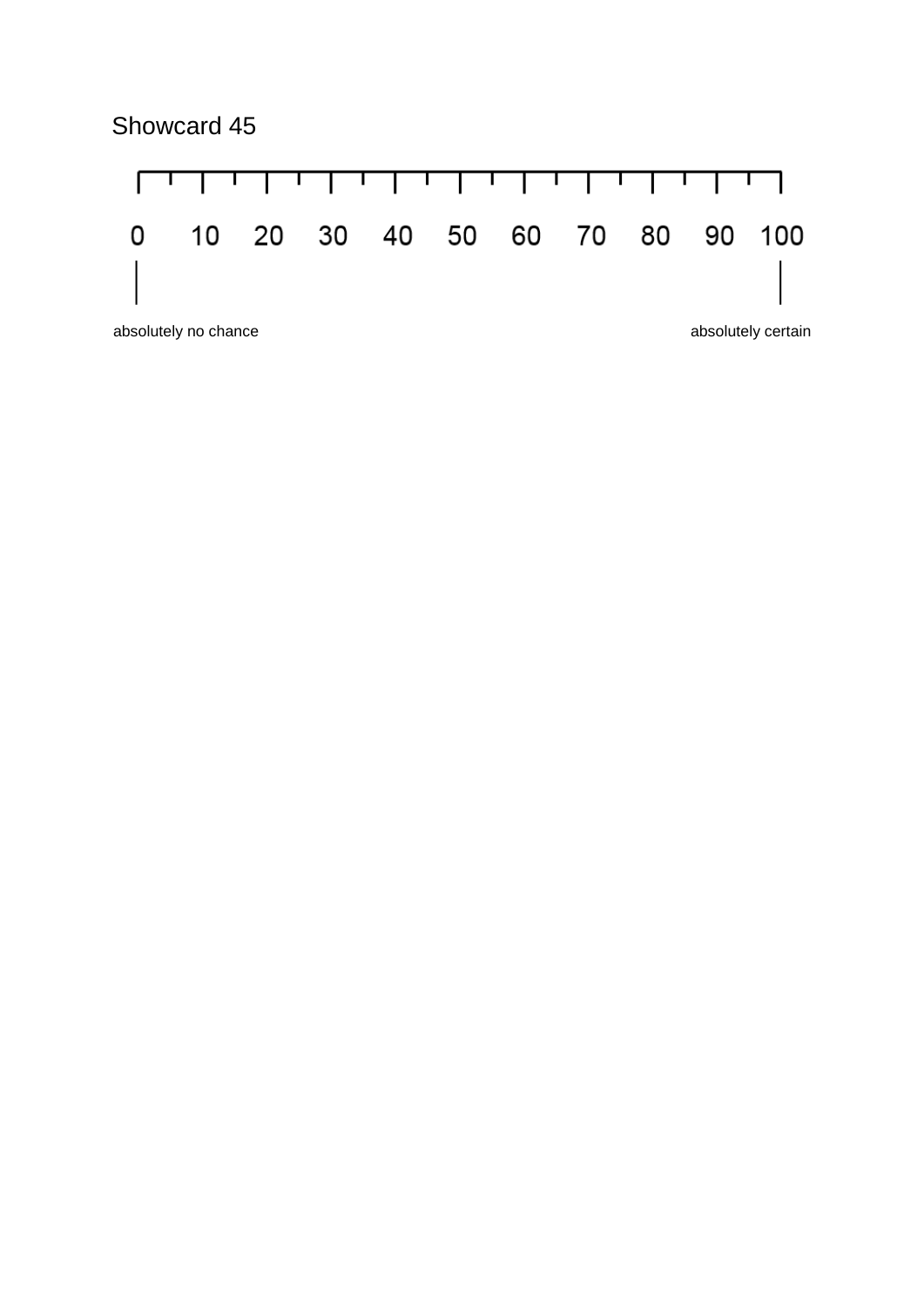- 1. Take substantial financial risks expecting to earn substantial returns
- 2. Take above average financial risks expecting to earn above average returns
- 3. Take average financial risks expecting to earn average returns
- 4. Not willing to take any financial risks